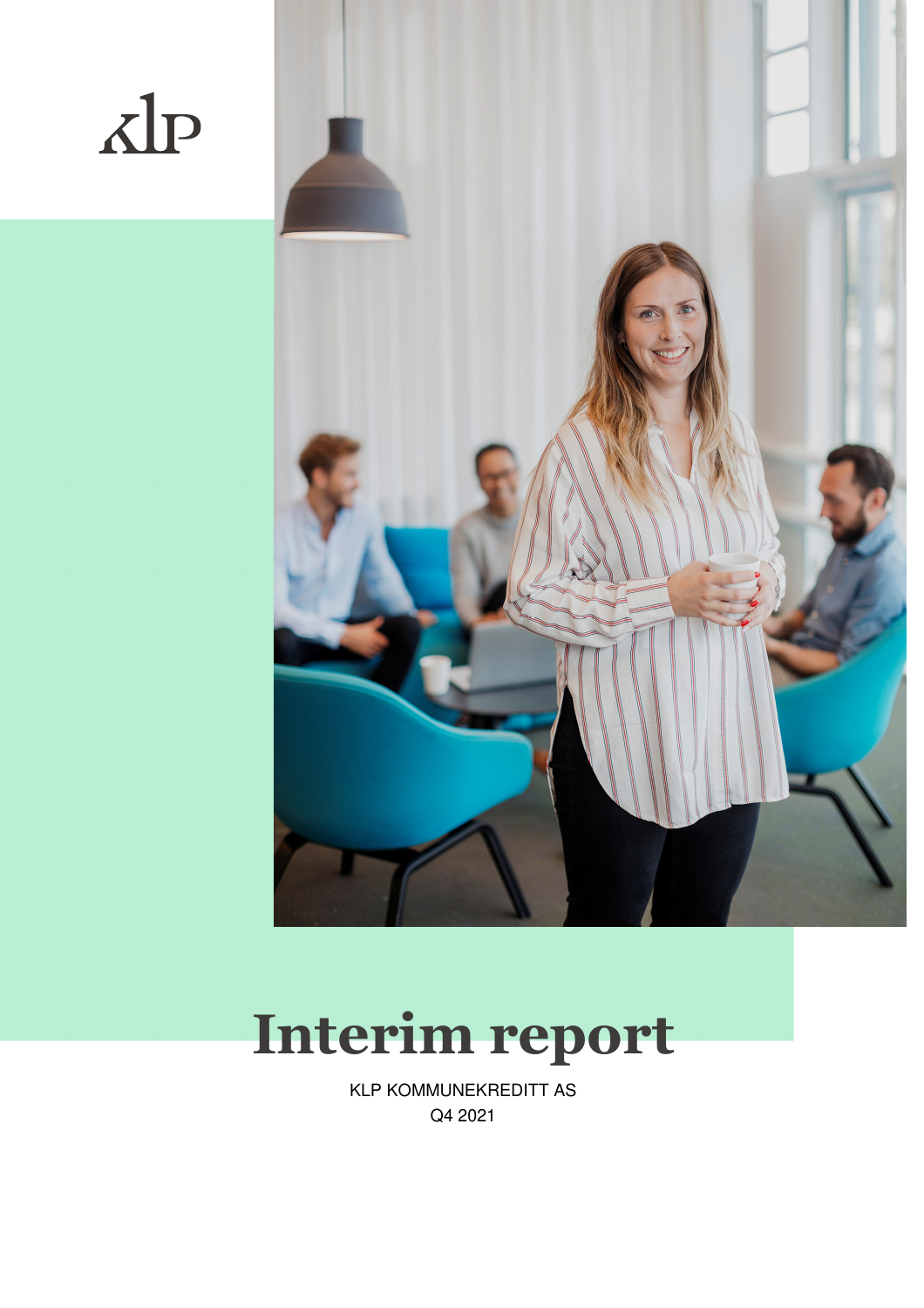# **Table of contents**

| <b>INTERIM FINANCIAL STATEMENTS</b>                                                         | 3              |
|---------------------------------------------------------------------------------------------|----------------|
| <b>INCOME STATEMENT</b>                                                                     | 5              |
| <b>BALANCE SHEET</b>                                                                        | 6              |
| STATEMENT OF CHANGES IN EQUITY                                                              | $\overline{7}$ |
| STATEMENT OF CASH FLOW                                                                      | 8              |
| NOTES TO THE ACCOUNTS                                                                       | 9              |
| <b>NOTE 1 General information</b>                                                           | 9              |
| <b>NOTE 2 Accounting principles</b>                                                         | 9              |
| <b>NOTE 3 Net interest income</b>                                                           | 10             |
| <b>NOTE 4 Loans to customers</b>                                                            | 10             |
| <b>NOTE 5</b> Categories of financial instruments                                           | 11             |
| <b>NOTE 6 Fair value hierarchy</b>                                                          | 13             |
| <b>NOTE 7</b> Debt securities issued - stock exchange listed covered bonds and certificates | 15             |
| <b>NOTE 8</b> Over-collateralisation                                                        | 15             |
| <b>NOTE 9 Liabilities to credit institutions</b>                                            | 16             |
| <b>NOTE 10</b> Financial assets and liabilities subject to net settlement                   | 17             |
| <b>NOTE 11 Transactions with related parties</b>                                            | 18             |
| <b>NOTE 12 Other assets</b>                                                                 | 18             |
| <b>NOTE 13</b> Other liabilities and provision for accrued costs                            | 19             |
| <b>NOTE 14 Capital adequacy</b>                                                             | 20             |
| <b>NOTE 15 Fixed-income securities</b>                                                      | 21             |
| <b>NOTE 16 Contingent liabilites</b>                                                        | 21             |
| <b>NOTE 17</b> Net gain/(loss) on financial instruments                                     | 21             |
| <b>NOTE 18 Loan loss provision</b>                                                          | 22             |
| Quarterly earnings trend                                                                    | 23             |
| Key figures - accumulated                                                                   | 23             |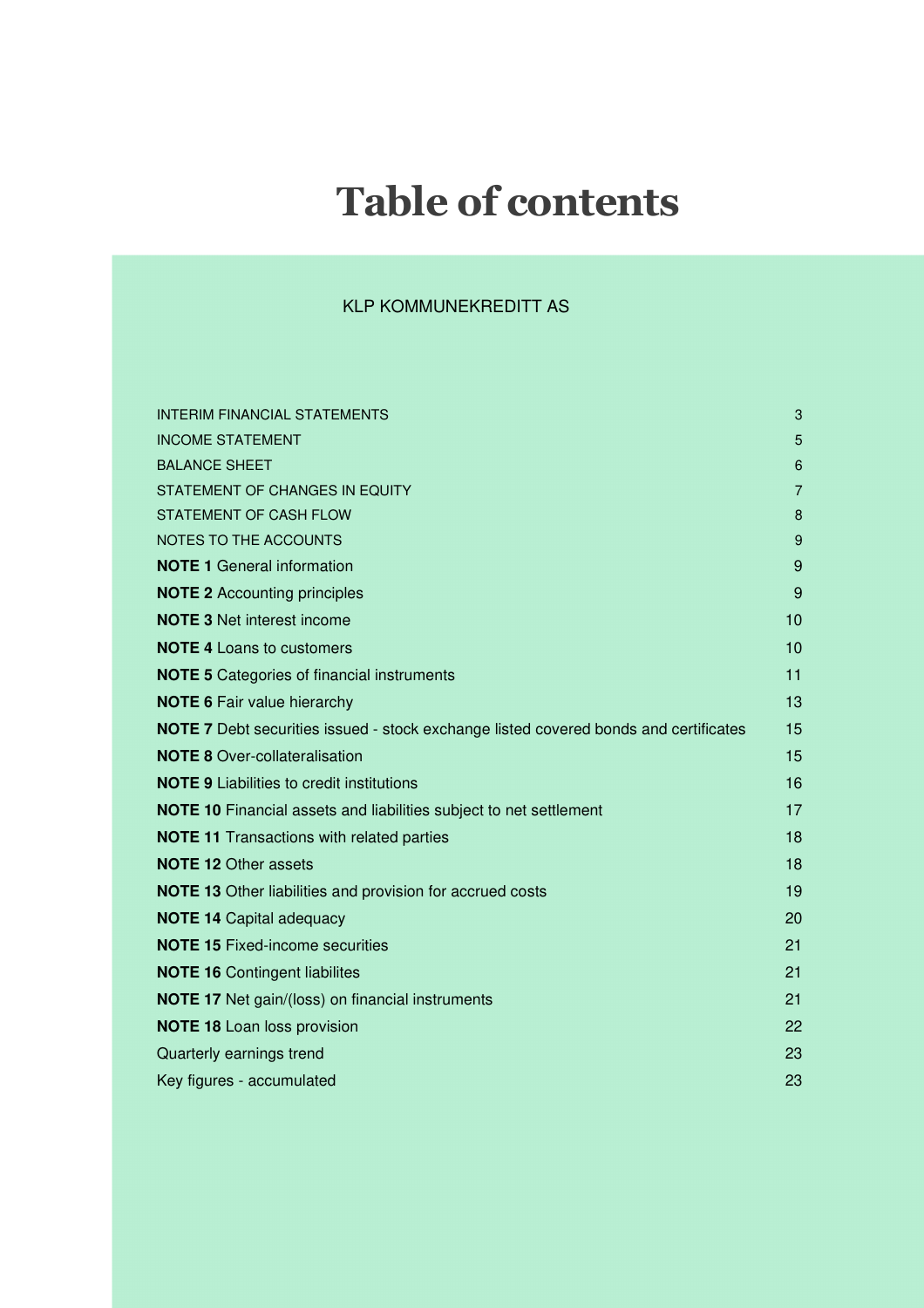# **Interim Financial Statements**

### KLP KOMMUNEKREDITT AS

Main features by fourth quarter end:

- Stable lending volume
- Lower margins
- No recognized losses on lending

#### OBJECTIVE

The Company's objective is long-term financing of municipalities, county administrations and enterprises carrying out public sector assignments. Loans to companies must be guaranteed by municipalities, county administrations or the central government under the Norwegian Local Government Act. Guarantees are to be of the ordinary surety type covering both repayments and interest. The lending business is principally funded issuing covered bonds (OMF).

KLP Kommunekreditt AS is a wholly owned subsidiary of KLP Banken AS. The KLP Banken Group is owned by Kommunal Landspensjonskasse (KLP).

#### INCOME STATEMENT

Net interest income by fourth quarter was NOK 66.0  $(72.4)$ <sup>1</sup> million.

As at fourth quarter, the company's net interest income is slightly lower that at the same time last year, but there is little change in the lending balance. The Company's lending margins thus have come down to more normal levels, after showing great variations last year as a result of the pandemic.

Net profit and loss effects on financial instruments so far this year amounted to NOK -27.4 (-19.2) million and comprise both assets and liabilities combined.

Operating expenses at the end of the quarter amounted to 18.0 (18.5) million. The Company has not had any lending credit losses and have very low loan loss provisions.

The pre-tax profit in 2021 was NOK 20.6 (34.7) million. The change in profit is mainly due to decreased lending margins and increased negative loss effects on financial instruments.

#### LENDING

The Company's loans to customers as of 31 December 2021, amounted to NOK 17.8 (17.7) billion. The Company's borrowers are municipalities, county municipalities and local government enterprise lending covered by municipal guarantees.

#### LIQUID INVESTMENTS

KLP Kommunekreditt AS has strict rules on what assets may be included in the securities holdings. In addition to loans to the public sector the securities holdings consist of secure bonds as well as deposits in other banks. The securities consist of certificates and bonds of high credit quality, principally investments in covered bonds. As of 31 December 2021, the Company's securities portfolio market value was NOK 1.7 (0.9) billion. Realized and unrealized market value changes so far this year has created a loss of NOK -4.2 (-0.1) million.

#### BORROWING

The Company's borrowing consists of covered bonds (OMF) as well as loans from KLP Banken AS. In 2021, new covered bond issues amounted NOK 5.5 (4.0) billion and net repurchase of previous issues was NOK 4.4 (3.9) billion. All covered bonds have AAA rating.

The Company regularly restructures its borrowing with the purpose of adjusting average duration. This may cause both loss and gain. Buying back own bond issues have caused a net booked loss of NOK -23.3 (-19.1) million so far this year.

#### RISK AND CAPITAL ADEQUACY

KLP Kommunekreditt AS has established a framework for risk management aimed at ensuring that risks are identified, analyzed and subject to management using policies, limits, routines and instructions. The Company is to have a prudent risk profile and earnings are to be principally a result of the borrowing and lending activity as well as liquidity management. This means that the Company is to have low market risk. Interest risk arising within the borrowing and lending activities are reduced using derivatives. The Company is to have sufficient longterm financing within set limits. The credit risk in the Company is very low and lending is limited to local government risk. Management of the Company's liquidity is conducted through investments in banks satisfying high credit quality requirements.

At the end of the fourth quarter 2021, core capital i.a.w. the capital adequacy rules were NOK 759.1 (743.8) million. Loans to municipalities and county administrations are risk-weighted 20 per cent in accordance with the authorities' capital adequacy regulations. KLP Kommunekreditt AS had a core capital adequacy and capital adequacy ratio of 19.1 (19.4) percent at the end of the fourth quarter. The minimum statutory requirement is 14.5 percent capital adequacy ratio. Leverage ratio was 3.8 (3.9) percent. The minimum statutory requirement is 3.0 percent.

<sup>1</sup> Figures in parenthesis are from the corresponding period last year.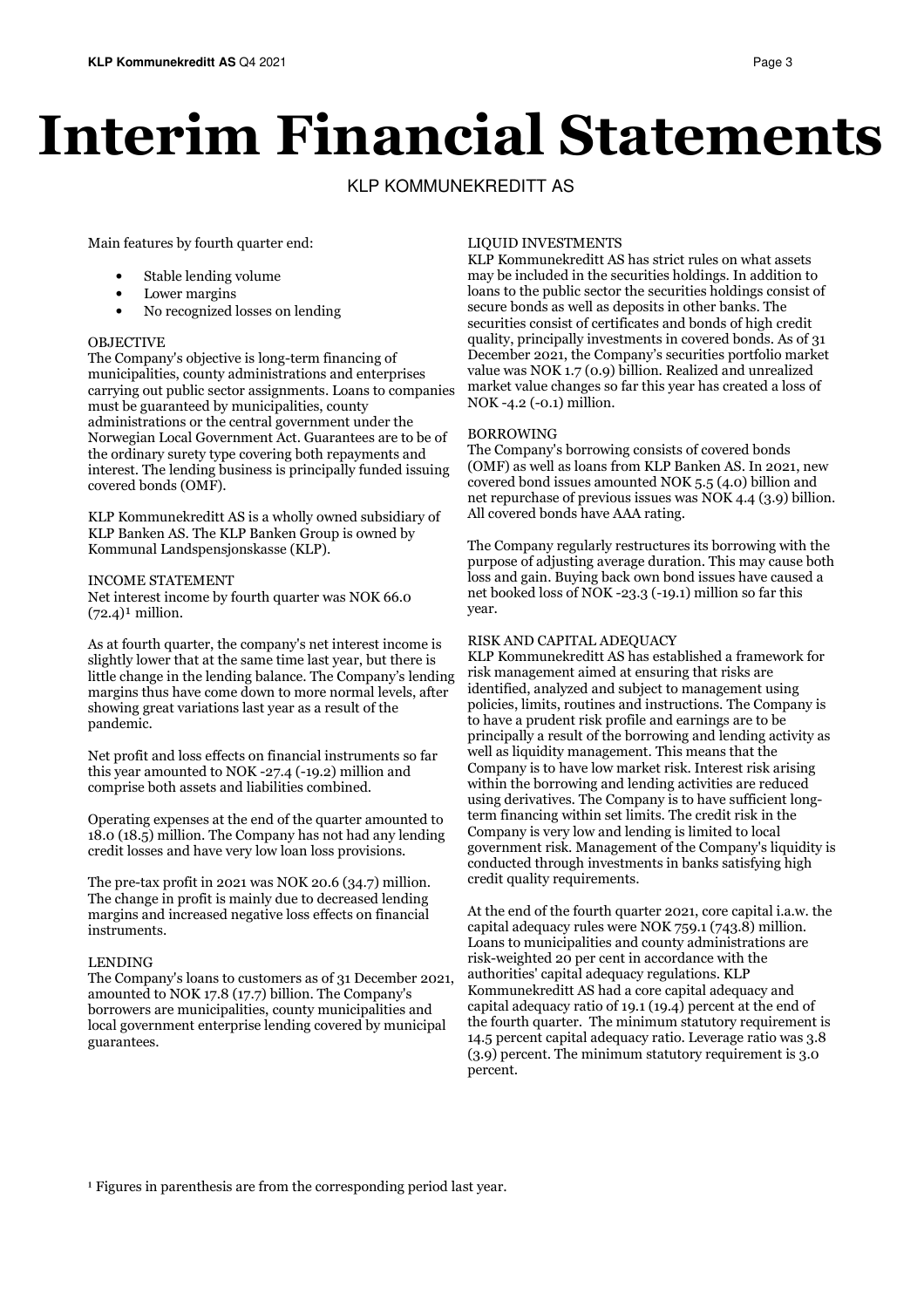Trondheim, 8 February 2022

Aage E. Schaanning Aina Slettedal Eide Chair

Aud Norunn Strand Kristian Lie-Pedersen

 Carl Steinar Lous Managing Director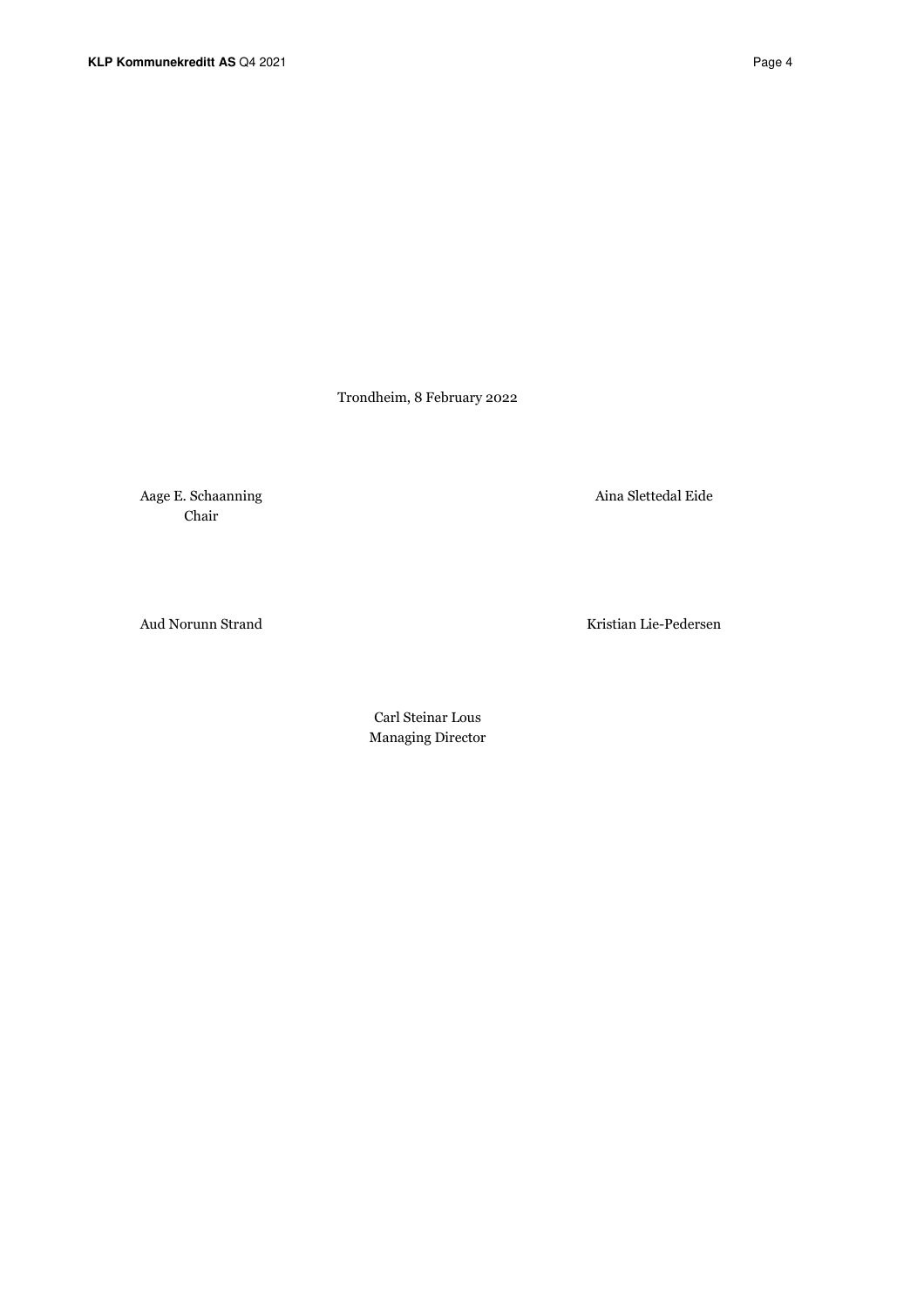# **Income statement**

| <b>NOTE</b> | <b>NOK THOUSANDS</b>                           | Q <sub>4</sub><br>2021 | Q <sub>4</sub><br>2020 | 01.01.2021<br>$-31.12.2021$ | 01.01.2020<br>$-31.12.2020$ |
|-------------|------------------------------------------------|------------------------|------------------------|-----------------------------|-----------------------------|
|             | Interest income, effective interest method     | 65 035                 | 57 060                 | 233 743                     | 305 293                     |
|             | Other interest income                          | 11 205                 | 18 0 59                | 42 380                      | 108 258                     |
| 3           | <b>Total interest income</b>                   | 76 240                 | 75 119                 | 276 123                     | 413 551                     |
|             | Interest expense, effective interest method    | $-42347$               | $-38614$               | $-139$ 178                  | $-241866$                   |
|             | Other interest expenses                        | $-15145$               | $-21451$               | $-70976$                    | $-99274$                    |
| 3           | <b>Total interest costs</b>                    | $-57492$               | $-60065$               | $-210$ 154                  | $-341140$                   |
|             |                                                |                        |                        |                             |                             |
| 3           | Net interest income                            | 18747                  | 15 0 54                | 65 969                      | 72 411                      |
| 17          | Net gain/(loss) on financial instruments       | $-2448$                | $-1639$                | $-27435$                    | $-19164$                    |
|             | Total net gain/(loss) on financial instruments | $-2448$                | $-1639$                | $-27435$                    | $-19164$                    |
|             | Other operating expenses                       | $-5099$                | $-6507$                | $-17981$                    | $-18528$                    |
| 18          | Net loan losses                                | $-10$                  | -8                     | -3                          | $-13$                       |
|             | <b>Total operating expenses</b>                | $-5109$                | $-6515$                | $-17984$                    | $-18540$                    |
|             |                                                |                        |                        |                             |                             |
|             | Operating profit/loss before tax               | 11 191                 | 6 9 0 1                | 20 550                      | 34 706                      |
|             | Tax ordinary income                            | $-2462$                | $-1518$                | 935                         | 1 3 1 7                     |
|             | Profit for the period                          | 8729                   | 5 3 8 2                | 21 4 8 5                    | 36 023                      |
|             | Other comprehensive income for the period      | $\mathbf{0}$           | $\mathbf{0}$           | $\bf{0}$                    | 0                           |
|             | Comprehensive income for the period            | 8729                   | 5 3 8 2                | 21 4 8 5                    | 36 023                      |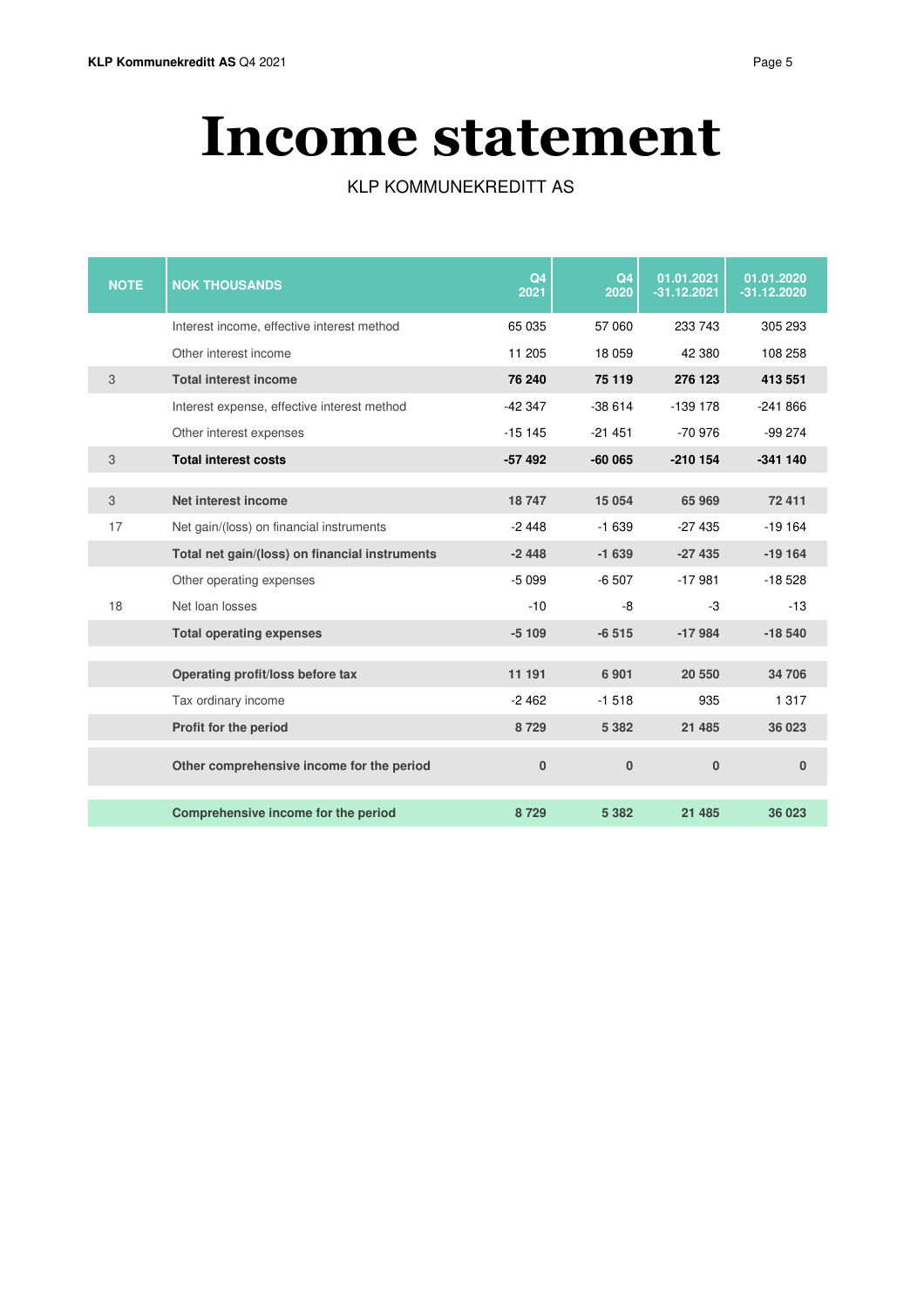# **Balance sheet**

| <b>NOTE</b> | <b>NOK THOUSANDS</b>                        | 31.12.2021 | 31.12.2020 |
|-------------|---------------------------------------------|------------|------------|
|             | <b>ASSETS</b>                               |            |            |
| 5           | Loans to credit institutions                | 572 172    | 447 030    |
| 4,5         | Loans to customers                          | 17 844 402 | 17 654 327 |
| 5,6,15      | Fixed-income securities                     | 1 666 698  | 863 851    |
| 5,6         | <b>Financial derivatives</b>                | 42 051     | 42 630     |
| 12          | Other assets                                | 384        | 237        |
|             | <b>Total assets</b>                         | 20 125 706 | 19 008 076 |
|             | <b>LIABILITIES AND OWNERS EQUITY</b>        |            |            |
|             | <b>LIABILITIES</b>                          |            |            |
| 5,9         | Debt to credit institutions                 | 755 168    | 745 103    |
| 5,7         | Debt securities issued                      | 18 563 116 | 17 429 657 |
| 5,6         | <b>Financial derivatives</b>                | 9644       | 77831      |
|             | Deferred tax liabilities                    | 8 0 8 6    | 9 0 21     |
| 13          | Other liabilities                           | 28 9 34    | 1731       |
| 13          | Provision for accrued costs and liabilities | 33         | 36         |
|             | <b>Total liabilities</b>                    | 19 364 980 | 18 263 379 |
|             | <b>EQUITY</b>                               |            |            |
|             | Share capital                               | 362 500    | 362 500    |
|             | Share premium                               | 312 500    | 312 500    |
|             | Other owners' eqyity                        | 85 727     | 69 697     |
|             | Total owners' equity                        | 760 727    | 744 697    |
|             |                                             |            |            |
|             | <b>Total liabilities and equity</b>         | 20 125 706 | 19 008 076 |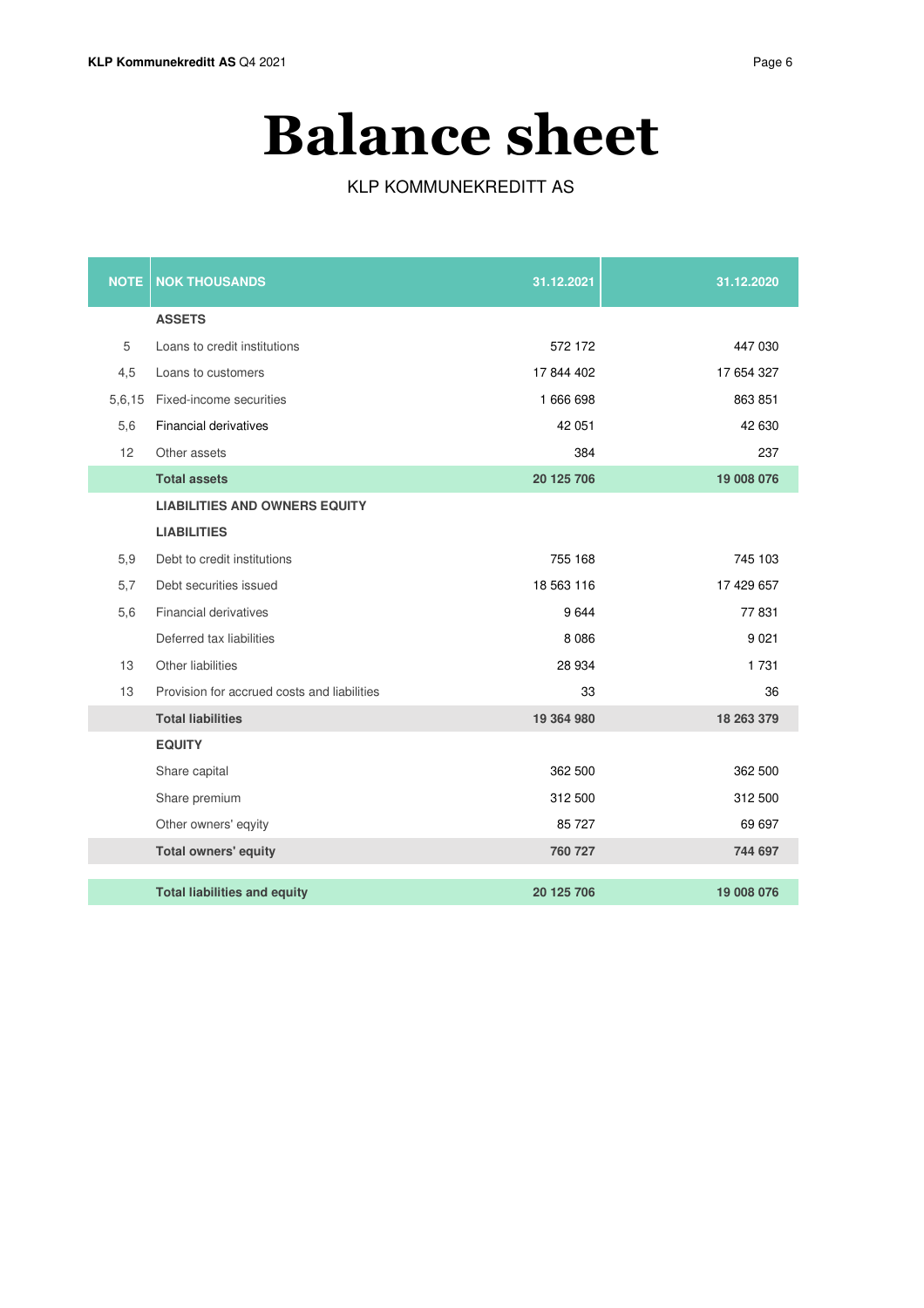# **Statement of changes in equity**

| 2021<br><b>NOK THOUSANDS</b>              | <b>Share</b><br>capital | <b>Share</b><br>premium | <b>Other</b><br>equity | <b>Total owners'</b><br>equity |
|-------------------------------------------|-------------------------|-------------------------|------------------------|--------------------------------|
| Equity 1 January 2021                     | 362 500                 | 312 500                 | 69 697                 | 744 697                        |
| Income for the year                       | 0                       | 0                       | 21 485                 | 21 4 8 5                       |
| Other comprehensive income                | $\mathbf 0$             | 0                       | 0                      | 0                              |
| Total comprehensive income for the period | $\bf{0}$                | $\bf{0}$                | 21 4 8 5               | 21 4 8 5                       |
| Group contribution received               | 0                       | $\Omega$                | 19 343                 | 19 343                         |
| Group contribution made                   | $\mathbf 0$             | $\Omega$                | $-24798$               | $-24798$                       |
| Total transactions with the owners        | $\bf{0}$                | $\bf{0}$                | $-5456$                | $-5456$                        |
| <b>Equity 31 December 2021</b>            | 362 500                 | 312 500                 | 85 727                 | 760 727                        |

| 2020<br><b>NOK THOUSANDS</b>              | <b>Share</b><br>capital | <b>Share</b><br>premium | <b>Other</b><br>equity | <b>Total owners'</b><br>equity |
|-------------------------------------------|-------------------------|-------------------------|------------------------|--------------------------------|
| Equity 1 January 2020                     | 362 500                 | 312 500                 | 94 367                 | 769 367                        |
| Income for the year                       | 0                       | 0                       | 36 023                 | 36 023                         |
| Other comprehensive income                | 0                       | 0                       | 0                      | 0                              |
| Total comprehensive income for the period | $\bf{0}$                | $\bf{0}$                | 36 023                 | 36 023                         |
| Group contribution made                   | 0                       | $\Omega$                | $-60693$               | $-60693$                       |
| Total transactions with the owners        | $\bf{0}$                | $\bf{0}$                | $-60693$               | $-60693$                       |
|                                           |                         |                         |                        |                                |
| <b>Equity 31 December 2020</b>            | 362 500                 | 312 500                 | 69 697                 | 744 697                        |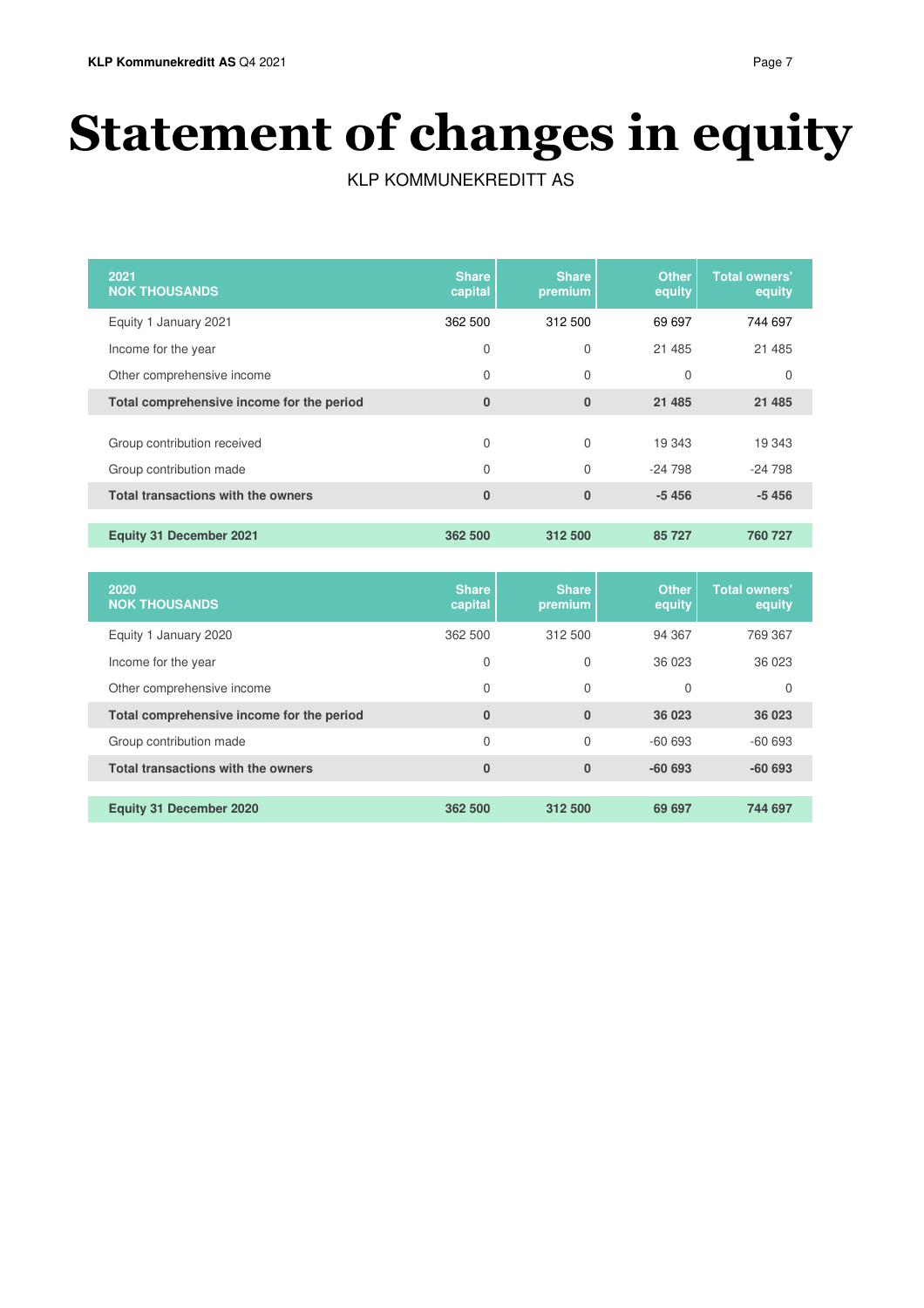# **Statement of cash flow**

| <b>NOK THOUSANDS</b>                                                             | 01.01.2021<br>-31.12.2021 | 01.01.2020<br>-31.12.2020 |
|----------------------------------------------------------------------------------|---------------------------|---------------------------|
| <b>OPERATIONAL ACTIVITIES</b>                                                    |                           |                           |
| Payments received from customers - interest,<br>commission & charges             | 231 825                   | 328 355                   |
| Disbursements on loans customers & credit<br>institutions                        | $-1.316.600$              | -3 405 493                |
| Receipts on loans customers & credit institutions                                | 979 570                   | 2 275 762                 |
| Disbursements on operations                                                      | $-16168$                  | $-18135$                  |
| Net receipts/disbursements from operating activities                             | 11 216                    | 2 3 6 6                   |
| Interest from credit institutions                                                | 1 3 9 0                   | 1940                      |
| Net cash flow from operating activities                                          | $-108767$                 | $-815205$                 |
| <b>INVESTMENT ACTIVITIES</b>                                                     |                           |                           |
| Payments on the purchase of securities                                           | $-2017481$                | $-3285779$                |
| Receipts on sale of securities                                                   | 1 209 261                 | 3787878                   |
| Receipts of interest from securities                                             | 12 103                    | 26 544                    |
| Net cash flow from investment activities                                         | -796 117                  | 528 643                   |
| <b>FINANCING ACTIVITIES</b>                                                      |                           |                           |
| Receipts on loans from credit institutions                                       | 5 500 000                 | 4 000 000                 |
| Repayments and redemption of securities debt                                     | $-3852000$                | -4 732 110                |
| Buy-back of securities debt                                                      | $-491530$                 | 804 000                   |
| Net payment of interest on loans credit institions                               | $-143.363$                | $-289937$                 |
| Receipts in internal funding                                                     | 1 655 000                 | 4 165 000                 |
| Disbursements in internal funding                                                | $-1645000$                | -3 740 000                |
| Net payment of interest on internal funding                                      | $-1815$                   | $-4762$                   |
| Payment on group contribution                                                    | $-5456$                   | $-60693$                  |
| Net cash flows from financing activities                                         | 1 015 836                 | 141 498                   |
|                                                                                  |                           |                           |
| Net cash flow during the period                                                  | 110 952<br>442 579        | $-145064$<br>587 644      |
| Cash and cash equivalents at the start of the period                             |                           | 442 579                   |
| Cash and cash equivalents at the end of the period<br>Net receipts/disbursements | 553 531<br>110 952        | -145 064                  |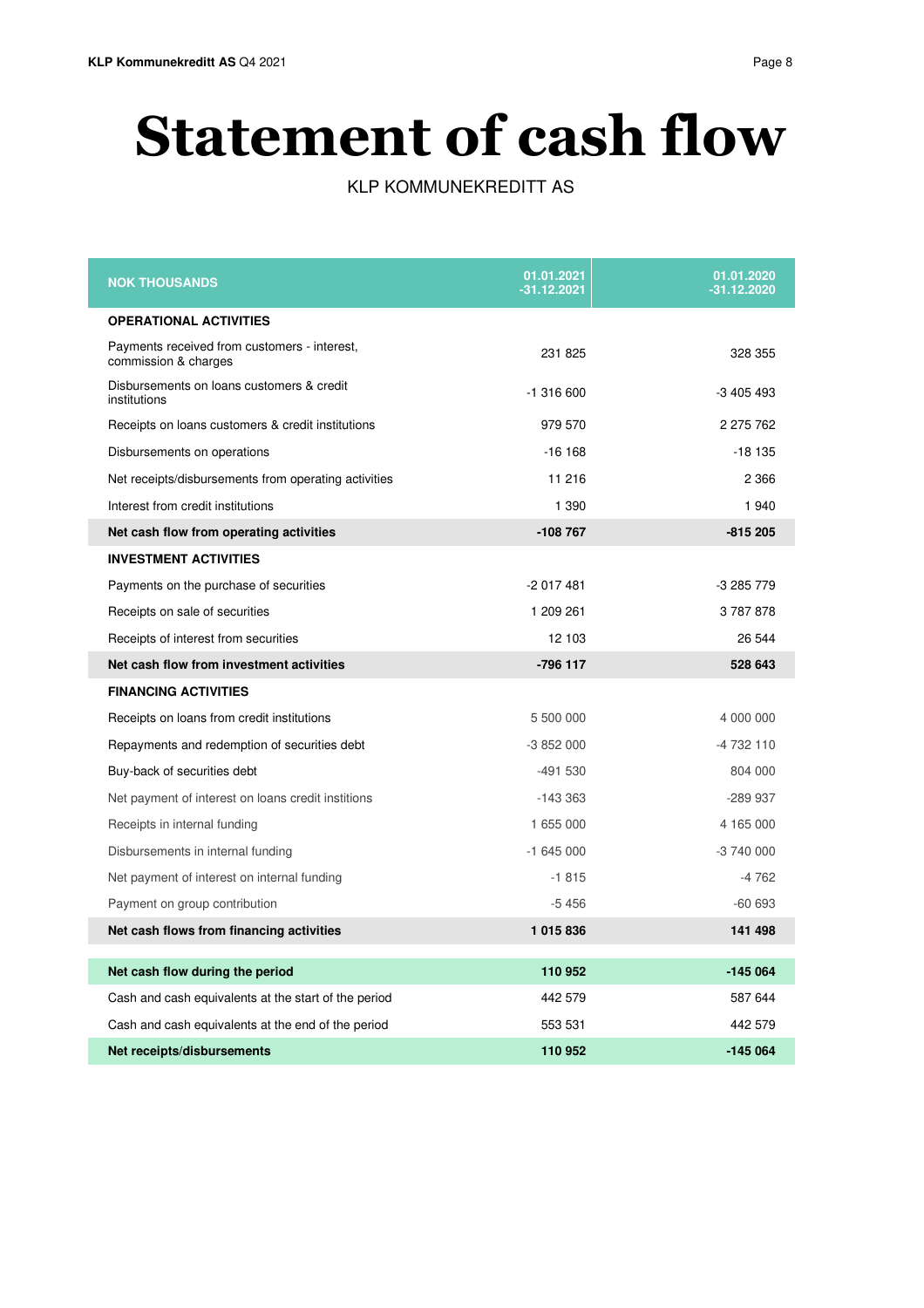# **Notes to the accounts**

KLP KOMMUNEKREDITT AS

#### **NOTE 1** General information

KLP Kommunekreditt AS was formed on 25August 2009. The company is a credit enterprise that provides or acquires public sector loans that are guaranteed by the Norwegian municipalities. Borrowers provide surety covering both repayments and interest.

The object of the Company is primarily to finance activities by issuing covered bonds with security in public sector guarantees loans. Parts of these loans are listed on Oslo Børs (Stock Exchange).

KLP Kommunekreditt AS is registered and domiciled in Norway. It's head office is at Beddingen 8 in Trondheim, and the company has a branch office in Dronning Eufemiasgate 10 in Oslo.

The company is a wholly-owned subsidiary of KLP Banken AS which is in turn wholly-owned by Kommunal Landspensjonskasse (KLP). KLP is a mutual insurance company.

#### **NOTE 2** Accounting principles

The interim report includes the interim Financial Statements of KLP Kommunekreditt AS for the period 1 January 2021 – 31 December 2021, with a specification of the results in the Q4. The interim Financial Statements has not been audited.

The interim financial statements have been prepared in accordance with IAS 34 "Interim Financial Reporting".

Other accounting principles and calculations are the same in the interim financial statement as in the annual report for 2020, please see the annual report for further information.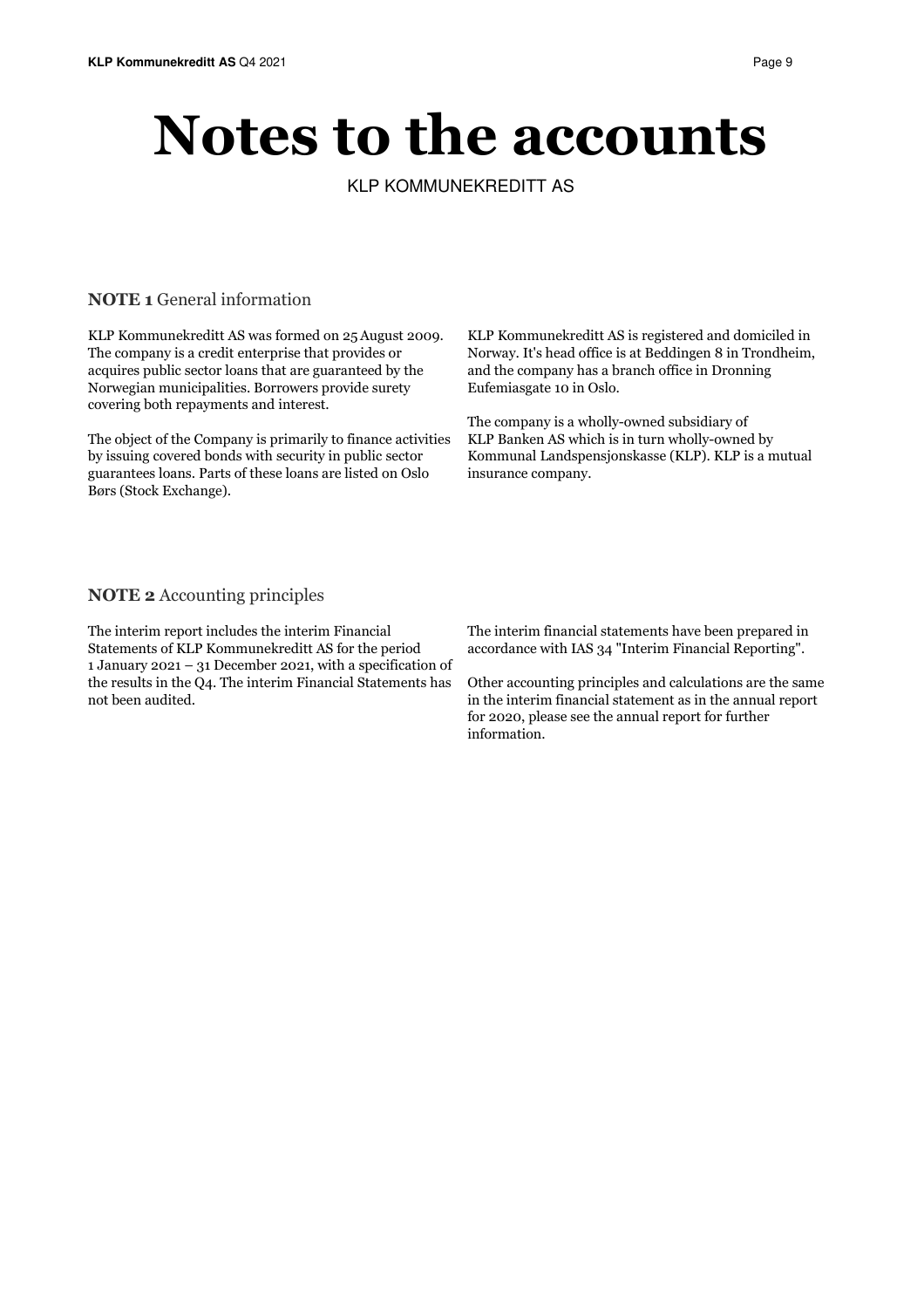# **NOTE 3** Net interest income

| <b>NOK THOUSANDS</b>                               | Q <sub>4</sub><br>2021 | Q <sub>4</sub><br>2020 | 01.01.2021<br>$-31.12.2021$ | 01.01.2020<br>$-31.12.2020$ |
|----------------------------------------------------|------------------------|------------------------|-----------------------------|-----------------------------|
| Interest income on loans to customers              | 64 283                 | 56 799                 | 232 353                     | 303 354                     |
| Interest income on loans to credit institutions    | 752                    | 261                    | 1 3 9 0                     | 1 940                       |
| Total interest income, effective interest method   | 65 035                 | 57 060                 | 233 743                     | 305 293                     |
| Interest income on bonds and certificates          | 3882                   | 3 4 4 3                | 10 950                      | 26 841                      |
| Other interest income                              | 7 3 2 3                | 14 616                 | 31 430                      | 81 416                      |
| <b>Total other interest income</b>                 | 11 205                 | 18 059                 | 42 380                      | 108 258                     |
| <b>Total interest income</b>                       | 76 240                 | 75 119                 | 276 123                     | 413 551                     |
|                                                    |                        |                        |                             |                             |
| Interest expenses on debt to KLP Banken AS         | $-951$                 | $-449$                 | $-1880$                     | $-4695$                     |
| Interest expenses on issued securities             | $-41.396$              | $-38165$               | $-137298$                   | $-237171$                   |
| Total interest expenses, effective interest method | $-42347$               | $-38614$               | $-139$ 178                  | $-241866$                   |
| Other interest expenses                            | $-15145$               | $-21451$               | $-70.976$                   | $-99274$                    |
| <b>Total other interest expenses</b>               | $-15145$               | $-21451$               | -70 976                     | $-99274$                    |
|                                                    |                        |                        |                             |                             |
| <b>Total interest expenses</b>                     | $-57492$               | $-60065$               | $-210154$                   | $-341140$                   |
| Net interest income                                | 18747                  | 15 0 54                | 65 969                      | 72 411                      |

#### **NOTE 4** Loans to customers

| <b>NOK THOUSANDS</b>                  | 31.12.2021 | 31.12.2020 |
|---------------------------------------|------------|------------|
| Loans to customers before write-downs | 17 835 041 | 17 551 888 |
| Write-downs steps 1 and 2             | $-176$     | $-173$     |
| Loans to customers after write-downs  | 17 834 865 | 17 551 715 |
| Accrued interest                      | 40 892     | 40 365     |
| Fair value hedging                    | $-31.356$  | 62 247     |
| Loans to customers                    | 17844402   | 17 654 327 |

All lending comprises loans to, or loans guaranteed by, Norwegian municipalities and county administrations, including loans to local government enterprises and intermunicipal (public sector lending). Guarantees are of the ordinary surety type covering both repayments and interest.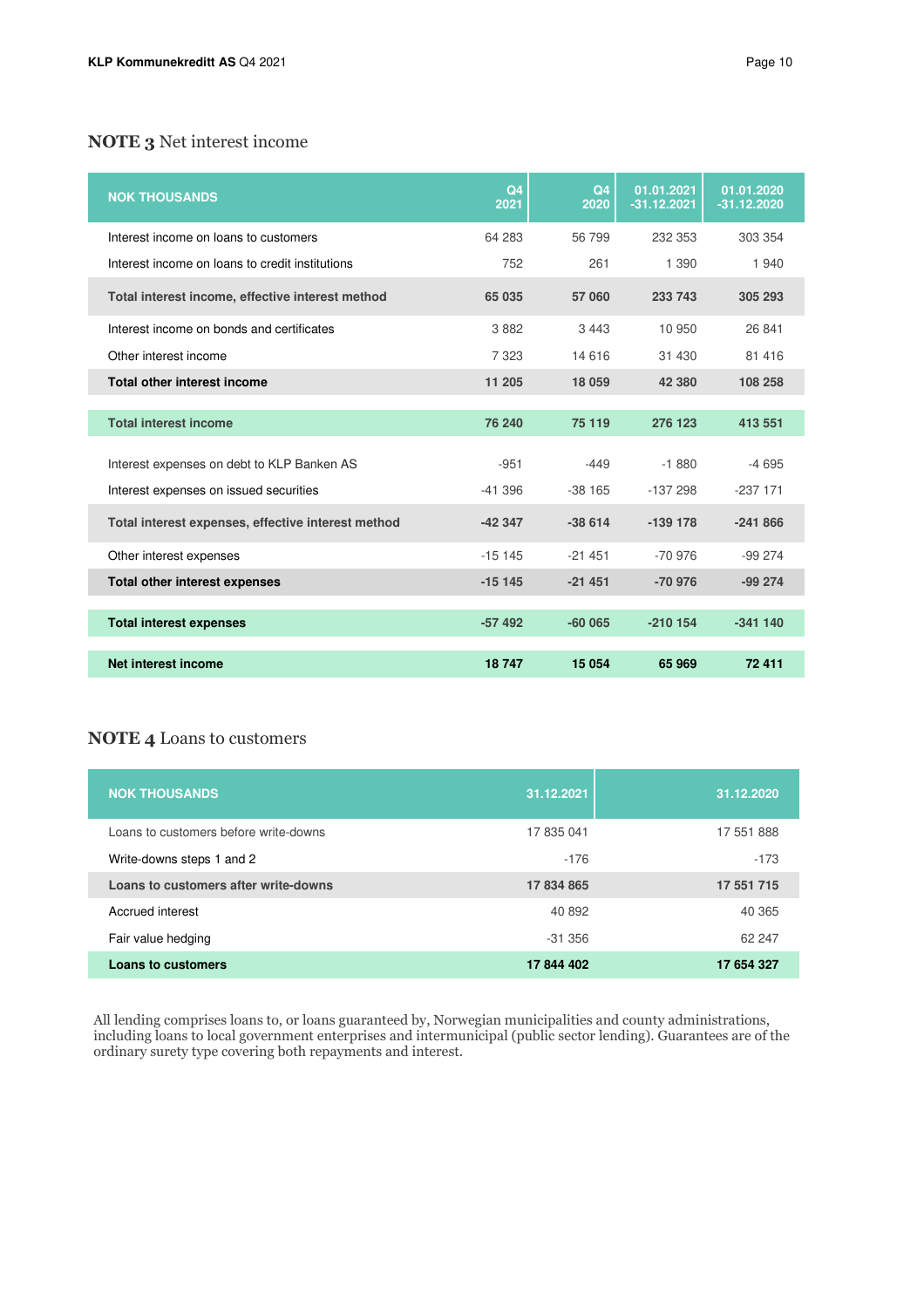# **NOTE 5** Categories of financial instruments

| <b>NOK THOUSANDS</b>                                              | 31.12.2021                  |               | 31.12.2020                  |               |
|-------------------------------------------------------------------|-----------------------------|---------------|-----------------------------|---------------|
|                                                                   | <b>Capitalized</b><br>value | Fair<br>value | <b>Capitalized</b><br>value | Fair<br>value |
| <b>FINANCIAL ASSETS AT FAIR VALUE THROUGH PROFIT AND LOSS</b>     |                             |               |                             |               |
| Fixed-income securities                                           | 1 666 698                   | 1 666 698     | 863 851                     | 863 851       |
| <b>Financial derivatives</b>                                      | 42 051                      | 42 051        | 42 630                      | 42 630        |
| Total financial assets at fair value through profit and loss      | 1708748                     | 1708748       | 906 482                     | 906 482       |
| <b>FINANCIAL ASSETS FAIR VALUE HEDGING</b>                        |                             |               |                             |               |
| Lending to Norwegian municipalities                               | 1981191                     | 2 0 2 4 6 1 0 | 3 659 595                   | 3715811       |
| Total financial assets fair value hedging                         | 1981191                     | 2 0 24 6 10   | 3 659 595                   | 3715811       |
| <b>FINANCIAL ASSETS AT AMORTIZED COST</b>                         |                             |               |                             |               |
| Loans to and receivables from credit institutions                 | 572 172                     | 572 172       | 447 030                     | 447 030       |
| Lending to Norwegian municipalities                               | 15 863 211                  | 15 863 211    | 13 994 732                  | 13 994 732    |
| Total financial assets at amortized cost                          | 16 435 383                  | 16 435 383    | 14 441 762                  | 14 441 762    |
| <b>Total financial assets</b>                                     | 20 125 323                  | 20 168 742    | 19 007 838                  | 19 064 054    |
| FINANCIAL LIABILITIES AT FAIR VALUE THROUGH PROFIT AND LOSS       |                             |               |                             |               |
| <b>Financial derivatives</b>                                      | 9644                        | 9644          | 77831                       | 77831         |
| Total financial liabilities at fair value through profit and loss | 9644                        | 9644          | 77 831                      | 77831         |
| <b>FINANCIAL LIABILITIES FAIR VALUE HEDGING</b>                   |                             |               |                             |               |
| Covered bonds issued                                              | 508 146                     | 515 581       | 1 139 041                   | 1 148 872     |
| Total financial liabilities fair value hedging                    | 508 146                     | 515 581       | 1 139 041                   | 1 148 872     |
| FINANCIAL LIABILITIES AT AMORTIZED COST                           |                             |               |                             |               |
| Liabilities to credit institutions                                | 755 168                     | 755 168       | 745 103                     | 745 103       |
| Covered bonds issued                                              | 18 054 970                  | 18 103 842    | 16 290 616                  | 16 372 745    |
| Total financial liabilities at amortized cost                     | 18 810 137                  | 18 859 010    | 17 035 718                  | 17 117 847    |
| <b>Total financial liabilities</b>                                | 19 327 927                  | 19 384 235    | 18 252 590                  | 18 344 550    |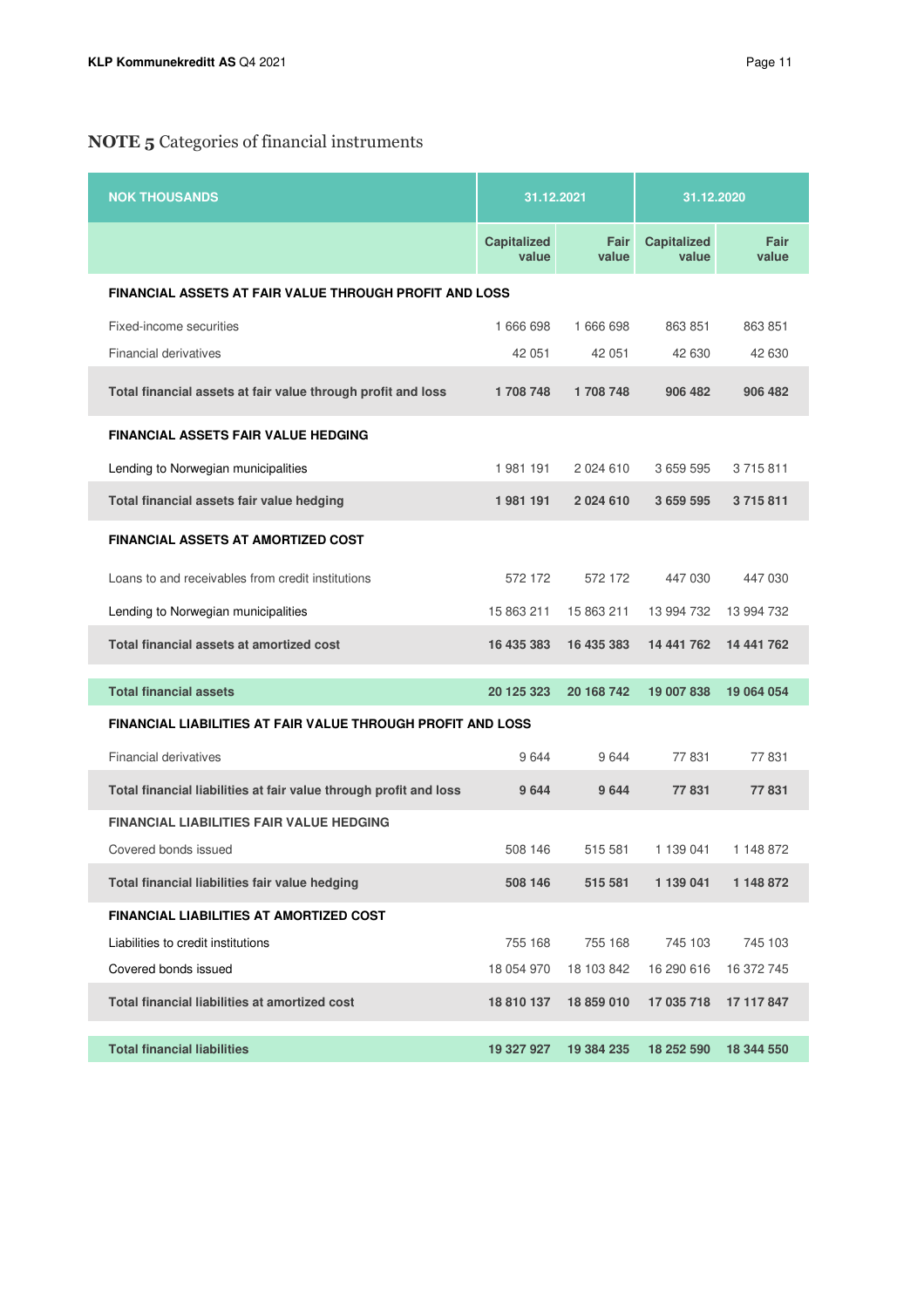#### **NOTE 5** Categories of financial instruments (continues)

Fair value shall be a representative price based on what a corresponding asset or liability would have been traded for on normal market terms and conditions. A financial instrument is considered to be listed in an active market if the listed price is simply and regularly available from a stock market, dealer, broker, industry grouping, price setting service or regulatory authority, and these prices represent actual and regularly occurring transactions at arm's length. If the market for the security is not active, or the security is not listed on a stock market or similar, valuation techniques are used to set fair value. These are based for example on information on recently completed transactions carried out on business terms and conditions, reference to trading in similar instruments and pricing using externally collected yield curves and yield spread curves. As far as possible the estimates are based on externally observable market data and rarely on company-specific information.

#### **The different financial instruments are thus priced in the following way:**

#### **Fixed-income securities - government**

Nordic Bond Pricing is used as a source for pricing Norwegian government bonds. The prices are compared with the prices from Bloomberg to reveal any errors.

#### **Fixed-income securities - other than government**

Norwegian fixed-income securities except government are generally priced using prices from Nordic Bond Pricing. Those securities that are not included in Nordic Bond Pricing are priced theoretically. The theoretical price is based on the assumed present value on the sale of the position. A zero-coupon curve is used for discounting. The zero-coupon curve is adjusted upwards by means of a credit spread, which is to take account of the risk the bond entails. The credit spread is calculated on the basis of a spread curve taking account of the duration of the bond. Nordic Bond Pricing is the main source of spread curves. They provide company-specific curves for Norwegian saving banks, municipalities and energy. Saving banks have various spread curves based on total assets. For companies where Nordic Bond Pricing do not deliver spread curves, the Group use spread curves from three Norwegian banks. When spread curves are available from more than one of these banks, an equal-weighted average is used. If a bond lacks an appropriate spread curve, spread from a comparable bond from the same issure is used.

#### **Financial derivatives**

These transactions are valued based on the applicable swap curve at the time of valuation. Derivative contracts are to be used only to hedge balance amounts and to enable payments obligations to be met. Derivative contracts may be struck only with counterparties with high credit quality.

#### **Fair value of loans to Norwegian local administrations**

Fair value of lending without fixed interest rates is considered virtually the same as book value since the contract terms are continuously changed in step with market interest rates. Fair value of fixed rate loans is calculated by discounting contractual cash flows by the marked rate including a relevant risk margin on the reporting date. This is valued in Level 2 in the valuation hierarchy, cf. note 6.

#### **Fair value of loans to and receivables from credit institutions**

All receivables from credit institutions (bank deposits) are at variable interest rates. Fair value of these is considered virtually the same as book value since the contract terms are continuously changed in step with marked interest rates. This is valued in Level 2 in the valuation hierarchy, cf. note 6.

#### **Fair value of liabilities to credit institutions**

These transactions are valued using a valuation model, including relevant credit spread adjustments obtained from the market. This is valued in Level 2 in the valuation hierarchy, cf. note 6.

#### **Liabilities created on issuance of covered bonds**

Fair value in this category is determined on the basis of internal valuation models based on external observable data. This is valued in Level 2 in the valuation hierarchy, cf. note 6.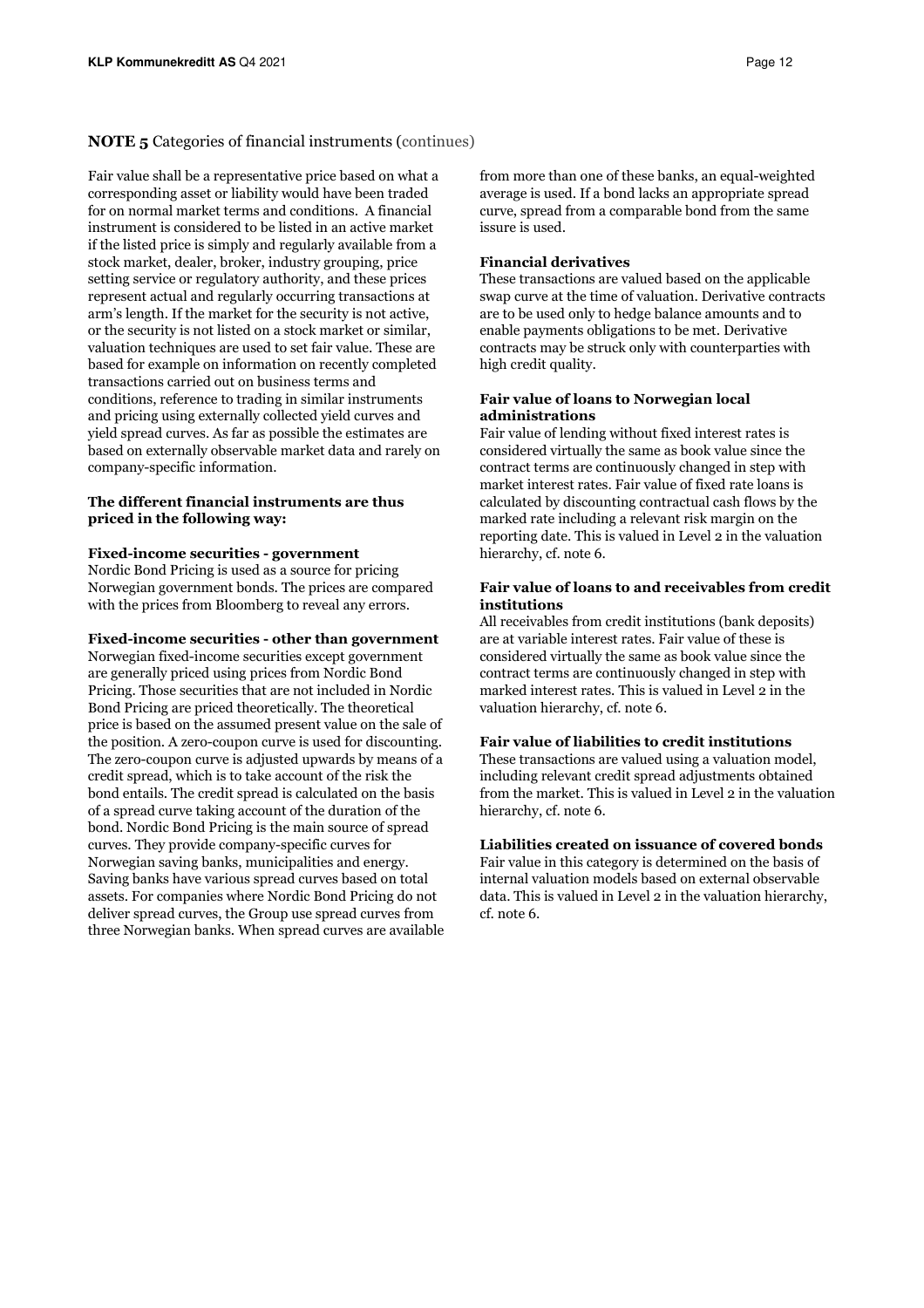# **NOTE 6** Fair value hierarchy

| 31.12.2021<br><b>NOK THOUSANDS</b>        | Level 1      | Level 2   | Level 3  | <b>Total</b> |
|-------------------------------------------|--------------|-----------|----------|--------------|
| <b>ASSETS BOOKED AT FAIR VALUE</b>        |              |           |          |              |
| Fixed-income securities                   | 99 920       | 1 566 778 | $\Omega$ | 1666698      |
| <b>Financial derivatives</b>              | $\Omega$     | 42 051    | $\Omega$ | 42 051       |
| Total assets at fair value                | 99 920       | 1608829   | $\Omega$ | 1708748      |
| <b>LIABILITIES BOOKED AT FAIR VALUE</b>   |              |           |          |              |
| Financial derivatives (liabilities)       | $\Omega$     | 9644      | $\Omega$ | 9644         |
| Total financial liabilities at fair value | $\mathbf{0}$ | 9 6 4 4   | $\bf{0}$ | 9644         |
|                                           |              |           |          |              |

| 31.12.2020<br><b>NOK THOUSANDS</b>        | Level 1  | Level 2 | Level 3  | <b>Total</b> |
|-------------------------------------------|----------|---------|----------|--------------|
| ASSETS BOOKED AT FAIR VALUE               |          |         |          |              |
| Fixed-income securities                   | 134 985  | 728 866 | $\Omega$ | 863 851      |
| Financial derivatives                     | $\Omega$ | 42 630  | $\Omega$ | 42 630       |
| Total assets at fair value                | 134 985  | 771 496 | $\bf{0}$ | 906 482      |
| <b>LIABILITIES BOOKED AT FAIR VALUE</b>   |          |         |          |              |
| Financial derivatives (liabilities)       | $\Omega$ | 77831   | $\Omega$ | 77831        |
| Total financial liabilities at fair value | $\bf{0}$ | 77831   | $\bf{0}$ | 77831        |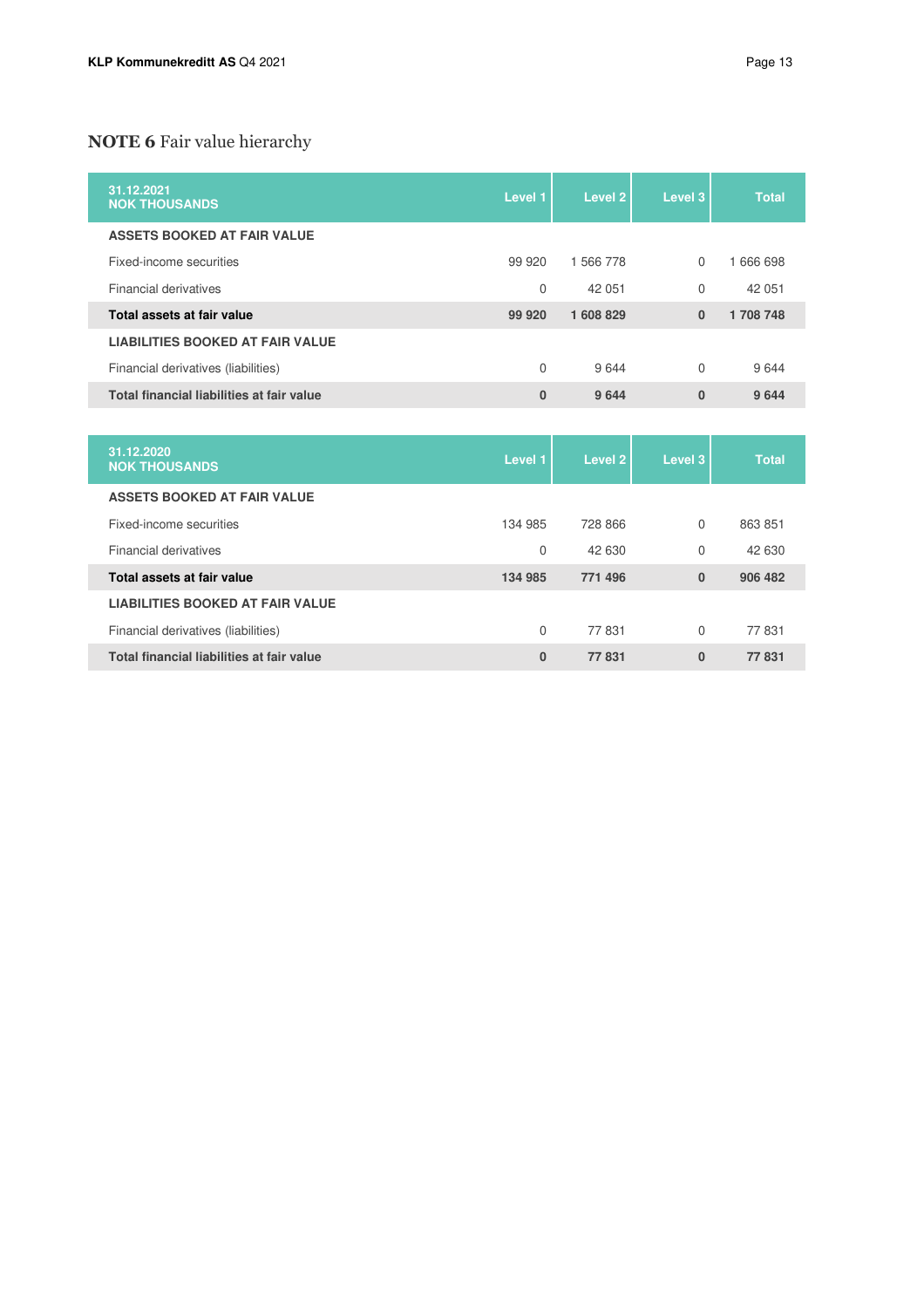#### **NOTE 6** Fair value hierarchy (continues)

Fair value shall be a representative price based on what a corresponding asset or liability would have been traded for at normal market terms and conditions. Highest quality in regard to fair value is based on listed prices in an active market. A financial instrument is considered as listed in an active market if listed prices are simply and regularly available from a stock market, dealer, broker, industry group, price-setting service or regulatory authority, and these prices represent actual and regularly occurring transactions at arm's length.

#### **Level 1:**

Instruments at this level obtain fair value from listed prices in an active market for identical assets or liabilities to which the entity has access at the reporting date. Examples of instruments in Level 1 are stock market listed securities.

#### Level 2.

Instruments at this level obtain fair value from observable market data. This includes prices based on identical instruments, but where the instrument does not maintain a high enough trading frequency and is therefore not considered to be traded in an active market, as well as prices based on corresponding assets and priceleading indicators that can be confirmed from market

information. Example instruments at Level 2 are fixedincome securities priced on the basis of interest rate paths.

#### **Level 3:**

Instruments at Level 3 contain non-observable market data or are traded in markets considered to be inactive. The price is based generally on discrete calculations where the actual fair value may deviate if the instrument were to be traded.

Note 5 discloses the fair value of financial assets and financial liabilities that are recognized at amortized cost and according to the rules on hedge accounting. Financial assets measured at amortized cost and hedge accounting comprise lending to and due to credit institutions, Norwegian municipalities and retail customers. The stated fair value of these assets is determined on terms qualifying for Level 2. Financial liabilities recognized at amortized cost and hedge accounting consist of debt securities issued and deposits. The stated fair value of these liabilities is determined by methods qualifying for Level 2.

There have been no transfers between Level 1 and Level 2.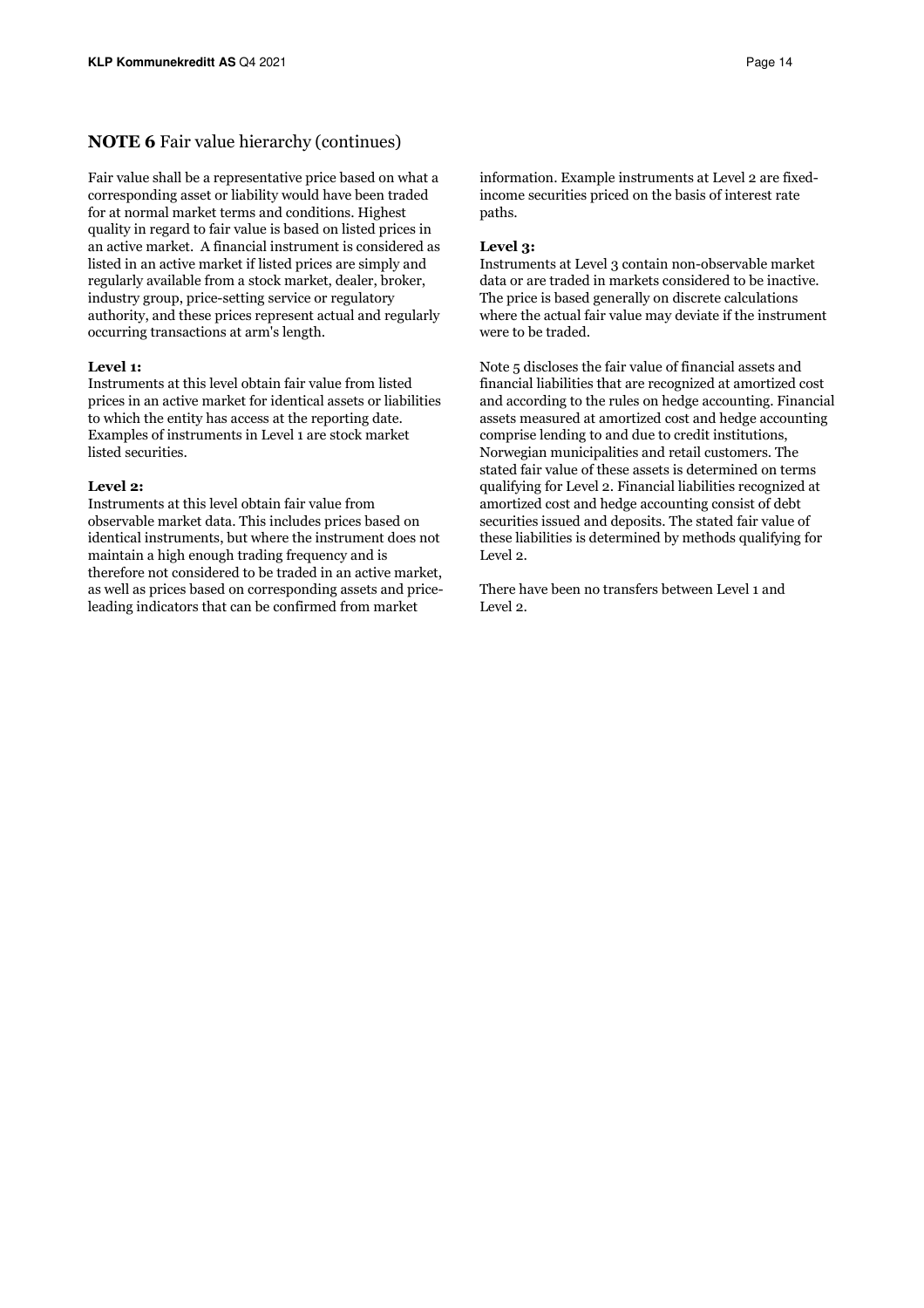#### **NOTE 7** Debt securities issued - stock exchange listed covered bonds and certificates

| <b>NOK THOUSANDS</b>                                                  | 31.12.2021 | 31.12.2020 |
|-----------------------------------------------------------------------|------------|------------|
| Bond debt, nominal amount                                             | 19 508 000 | 17 860 000 |
| Adjustments                                                           | 37 436     | 42 033     |
| Accrued interest                                                      | 29 679     | 23 6 24    |
| Own holdings, nominal amount                                          | $-1012000$ | $-496000$  |
| <b>Total debt securities issued</b>                                   | 18 563 116 | 17 429 657 |
|                                                                       |            |            |
| laterate rate on horrourings through the icouppen of conviting on the |            |            |

| Interest rate on borrowings through the issuance of securities on the | $1.05 \%$ | 0.63% |
|-----------------------------------------------------------------------|-----------|-------|
| reporting date:                                                       |           |       |

The interest rate is calculated as a weighted average of the act/360 basis. It includes interest rate effects and amortization costs.

| <b>NOK THOUSANDS</b>                | <b>Balance</b><br>sheet<br>31.12.2020 | <b>Issued</b> | Matured/<br>redeemed | <b>Other</b><br>adjustments | <b>Balance</b><br>sheet<br>31.12.2021 |
|-------------------------------------|---------------------------------------|---------------|----------------------|-----------------------------|---------------------------------------|
| Bond debt, nominal amount           | 17860000                              | 5 500 000     | $-3852000$           | $\Omega$                    | 19 508 000                            |
| Adjustments                         | 42 033                                | 0             | 0                    | $-4597$                     | 37436                                 |
| Accrued interest                    | 23 624                                | $\mathbf 0$   | 0                    | 6 0 5 5                     | 29 679                                |
| Own holdings, nominal amount        | $-496000$                             | 0             | $-516000$            | $\Omega$                    | $-1012000$                            |
| <b>Total debt securities issued</b> | 17 429 657                            | 5 500 000     | $-4368000$           | 1 4 5 9                     | 18 563 116                            |

### **NOTE 8** Over-collateralisation

| <b>NOK THOUSANDS</b>                                              | 31.12.2021 | 31.12.2020 |
|-------------------------------------------------------------------|------------|------------|
| <b>SECURITY POOL</b>                                              |            |            |
| Loans to customers                                                | 17888000   | 17 710 745 |
| Financial derivatives (net)                                       | 31 883     | $-35294$   |
| Additional collateral <sup>1</sup>                                | 2 759 289  | 1 260 821  |
| <b>Total security pool</b>                                        | 20 679 171 | 18 936 272 |
| Outstanding covered bonds incl. own funds and<br>premium/discount | 19 633 708 | 18 022 310 |
| Coverage of the security pool                                     | 105.3 $%$  | 105.1%     |

<sup>1</sup> Additional collateral includes loans and receivables from credit institutions and bonds and certificates. Liquidity reserve are not insluded in additional collateral.

Section 11-7 of the Regulations on Financial Institutions lays down a requirement for over-collateralisation by at least 2 percent of the value of the outstanding covered bonds.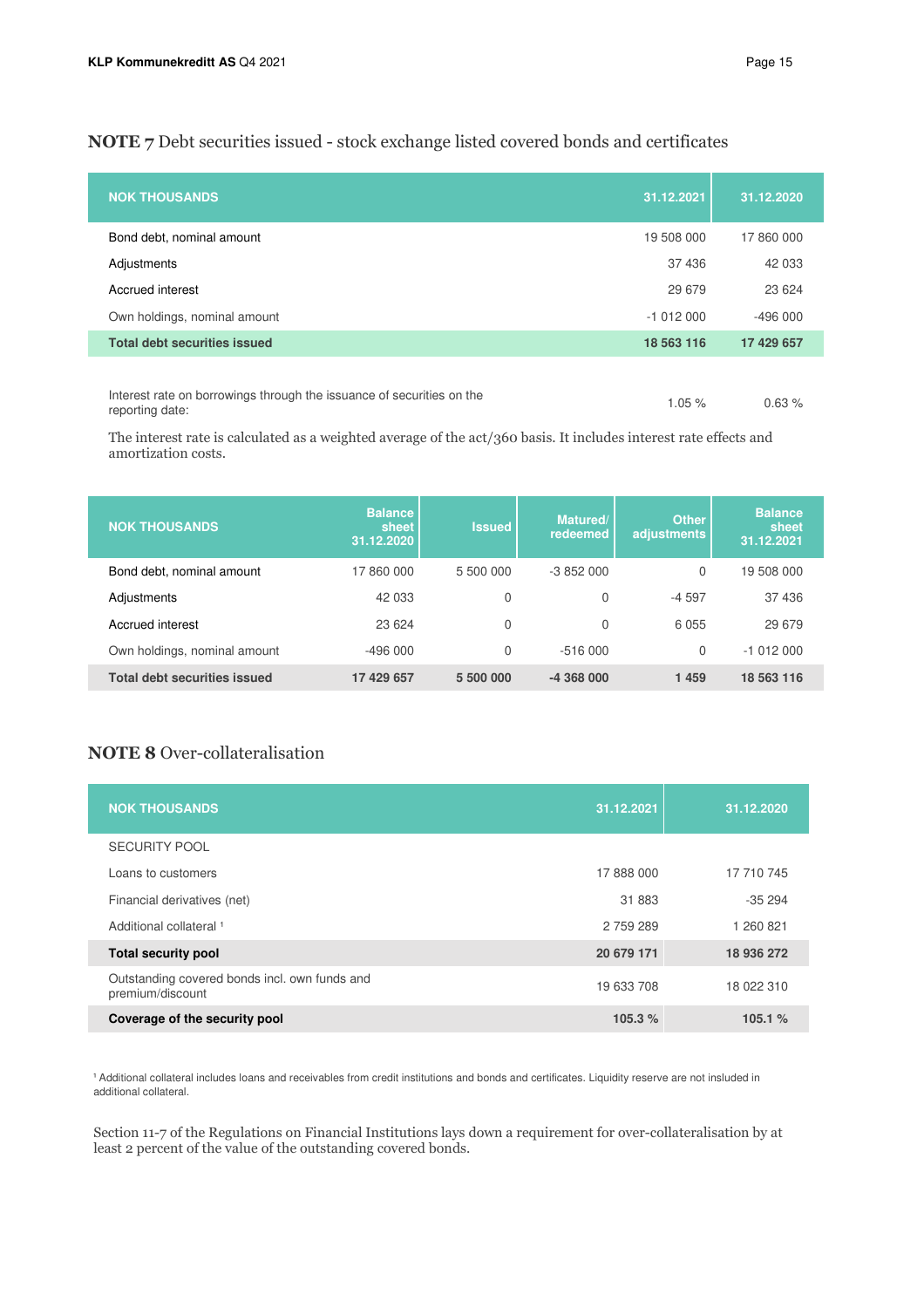# **NOTE 9** Liabilities to credit institutions

| 31.12.2021<br><b>NOK THOUSANDS</b>                                  |            |                |                            |                   |
|---------------------------------------------------------------------|------------|----------------|----------------------------|-------------------|
|                                                                     | Due date   | <b>Nominal</b> | <b>Accrued</b><br>interest | <b>Book value</b> |
| Debt to KLP Banken AS                                               | 15.12.2023 | 755 000        | 168                        | 755 168           |
| <b>Total liabilities to credit institutions</b>                     |            | 755 000        | 168                        | 755 168           |
| Interest rate on debt to credit institutions at the reporting date: |            |                |                            | 0.47%             |

The interest rate is calculated as a weighted average of the act/360 basis.

| 31.12.2020<br><b>NOK THOUSANDS</b>              |            |                |                            |                   |
|-------------------------------------------------|------------|----------------|----------------------------|-------------------|
|                                                 | Due date   | <b>Nominal</b> | <b>Accrued</b><br>interest | <b>Book value</b> |
| Debt to KLP Banken AS                           | 15.12.2022 | 250 000        | 30                         | 250 030           |
| Debt to KLP Banken AS                           | 15.12.2022 | 495 000        | 72                         | 495 072           |
| <b>Total liabilities to credit institutions</b> |            | 745 000        | 103                        | 745 103           |
|                                                 |            |                |                            |                   |

Interest rate on debt to credit institutions at the reporting date: 0.26 %

The interest rate is calculated as a weighted average of the act/360 basis.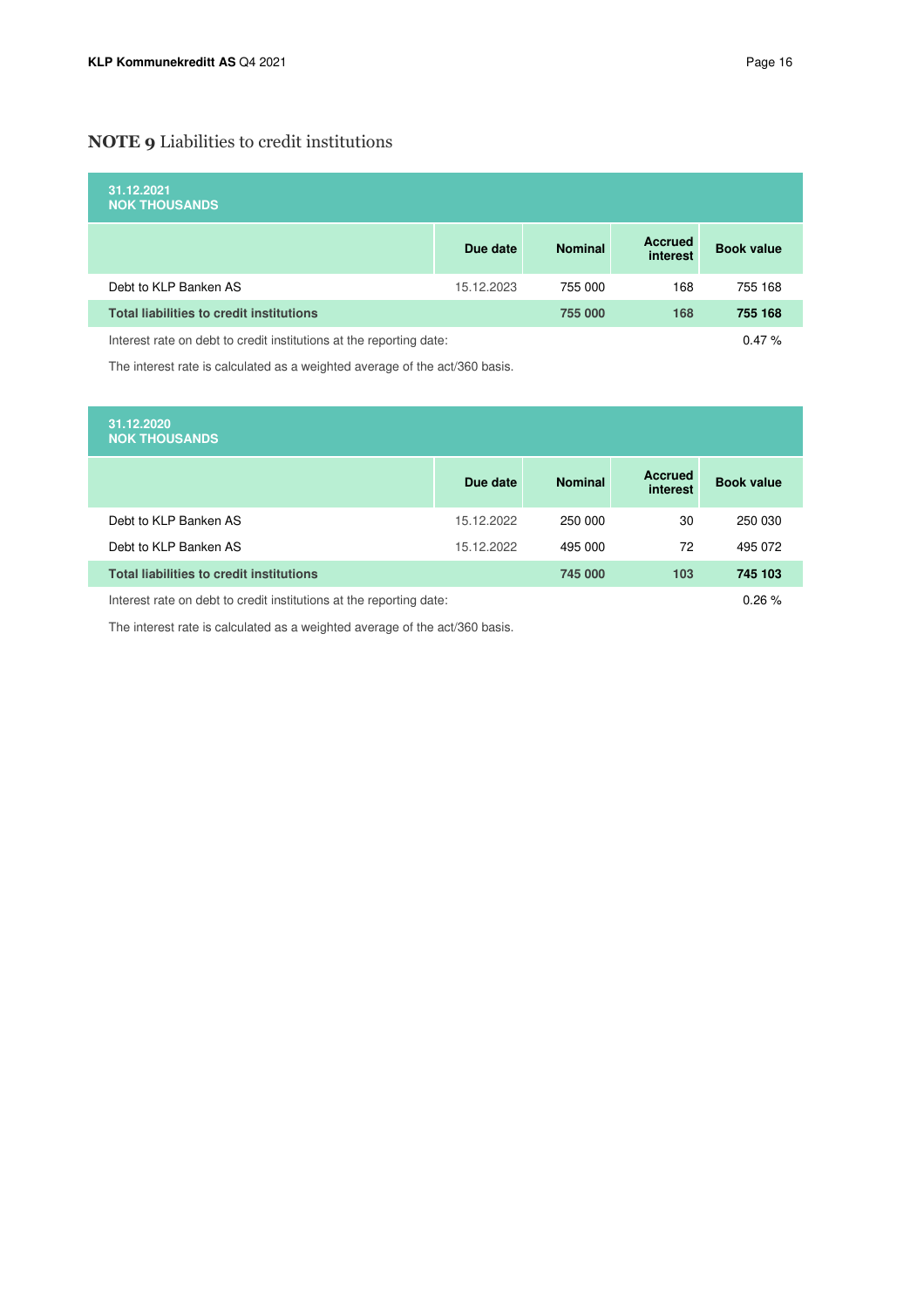# **NOTE 10** Financial assets and liabilities subject to net settlement

| 31.12.2021<br><b>NOK THOUSANDS</b> |                                                           |                                                                  |                   |                                        | <b>Related sums that are</b><br>not presented net |                                   |
|------------------------------------|-----------------------------------------------------------|------------------------------------------------------------------|-------------------|----------------------------------------|---------------------------------------------------|-----------------------------------|
|                                    | <b>Gross</b><br>financial<br>assets/<br><b>liabilites</b> | <b>Gross</b><br>assets/<br><b>liabilites</b><br>presented<br>net | <b>Book value</b> | <b>Financial</b><br><b>instruments</b> | <b>Security in</b><br>cash                        | <b>Net</b><br>recognised<br>value |
| <b>ASSETS</b>                      |                                                           |                                                                  |                   |                                        |                                                   |                                   |
| <b>Financial derivatives</b>       | 42 051                                                    | $\Omega$                                                         | 42 051            | $-9190$                                | $\Omega$                                          | 32 861                            |
| <b>Total</b>                       | 42 051                                                    | $\bf{0}$                                                         | 42 051            | $-9190$                                | $\mathbf 0$                                       | 32 861                            |
| <b>LIABILITIES</b>                 |                                                           |                                                                  |                   |                                        |                                                   |                                   |
| <b>Financial derivatives</b>       | 9644                                                      | $\Omega$                                                         | 9644              | $-9190$                                | $\Omega$                                          | 454                               |
| <b>Total</b>                       | 9644                                                      | $\bf{0}$                                                         | 9644              | $-9190$                                | 0                                                 | 454                               |
|                                    |                                                           |                                                                  |                   |                                        |                                                   |                                   |

| 31.12.2020<br><b>NOK THOUSANDS</b> |                                                           |                                                                  |                   |                                        | <b>Related sums that are</b><br>not presented net |                                   |
|------------------------------------|-----------------------------------------------------------|------------------------------------------------------------------|-------------------|----------------------------------------|---------------------------------------------------|-----------------------------------|
|                                    | <b>Gross</b><br>financial<br>assets/<br><b>liabilites</b> | <b>Gross</b><br>assets/<br><b>liabilites</b><br>presented<br>net | <b>Book value</b> | <b>Financial</b><br><b>instruments</b> | <b>Security in</b><br>cash                        | <b>Net</b><br>recognised<br>value |
| <b>ASSETS</b>                      |                                                           |                                                                  |                   |                                        |                                                   |                                   |
| <b>Financial derivatives</b>       | 42 630                                                    | $\Omega$                                                         | 42 630            | $-42630$                               | $\Omega$                                          | $\mathbf 0$                       |
| <b>Total</b>                       | 42 630                                                    | $\mathbf{0}$                                                     | 42 630            | $-42630$                               | $\mathbf{0}$                                      | $\mathbf 0$                       |
| <b>LIABILITIES</b>                 |                                                           |                                                                  |                   |                                        |                                                   |                                   |
| <b>Financial derivatives</b>       | 77831                                                     | $\Omega$                                                         | 77831             | $-42630$                               | $\Omega$                                          | 35 201                            |
| <b>Total</b>                       | 77831                                                     | 0                                                                | 77831             | $-42630$                               | $\mathbf{0}$                                      | 35 201                            |

The purpose of the note is to show the potential effect of netting agreements at the KLP Kommunekreditt AS. The note shows derivative positions in the financial statement.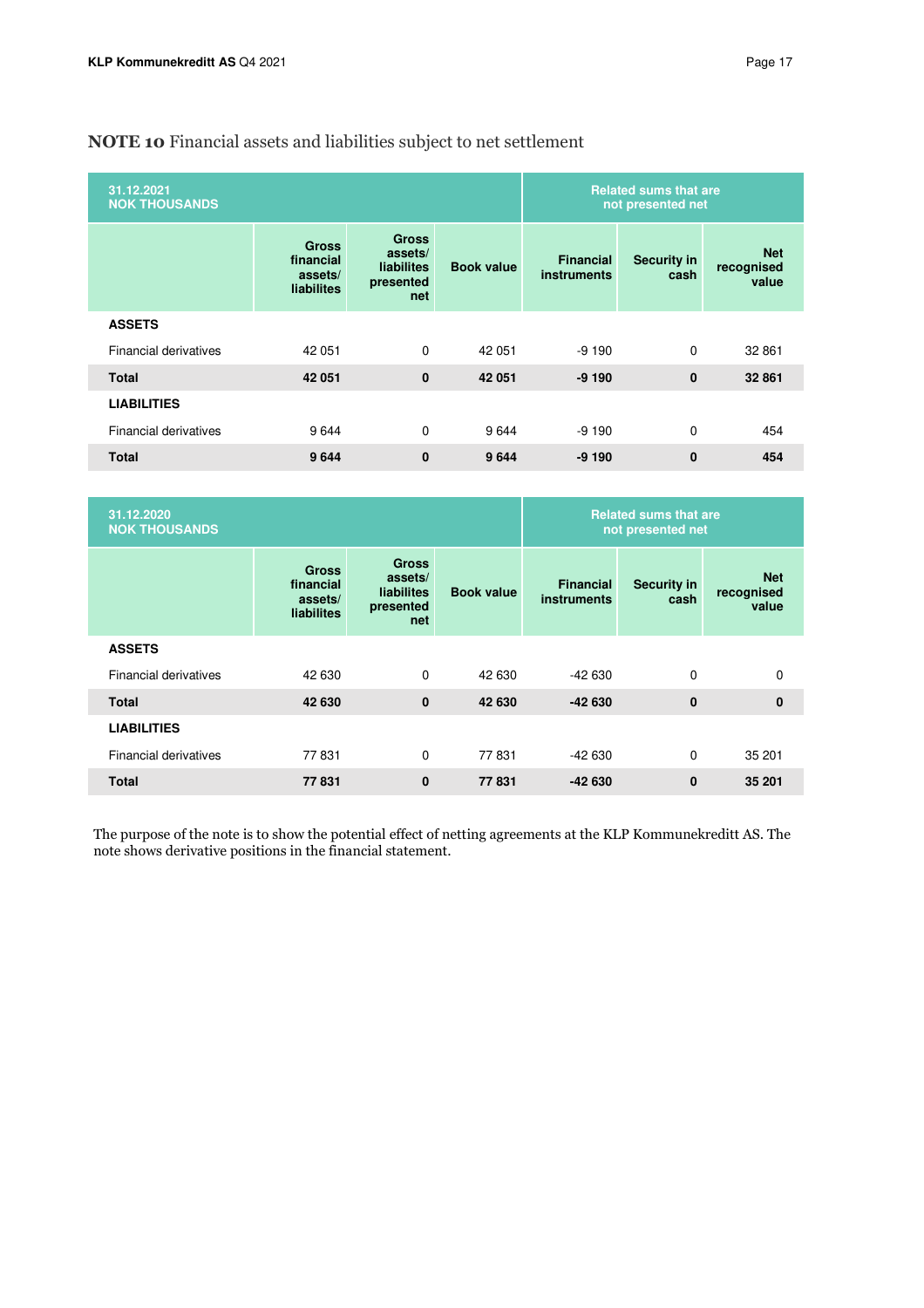| <b>NOK THOUSANDS</b>                                     | 01.01.2021<br>$-31.12.2021$ | 01.01.2020<br>$-31.12.2020$ |
|----------------------------------------------------------|-----------------------------|-----------------------------|
| KLP Banken AS, interest on borrowing                     | $-1880$                     | -4 695                      |
| KLP Banken AS, interest on deposits                      | 788                         | 267                         |
| KLP Banken AS, administrative services (at cost)         | $-11420$                    | $-11838$                    |
| KLP Kapitalforvaltning AS, fees for services<br>provided | -70                         | -94                         |

| <b>NOK THOUSANDS</b>                       | 31.12.2021 | 31.12.2020 |
|--------------------------------------------|------------|------------|
| <b>BALANCES</b>                            |            |            |
| KLP Banken AS, debt to credit institutions | -755 168   | $-745$ 103 |
| KLP Banken AS, deposit                     | 201 054    | 100 267    |
| KLP Banken AS, Ioan settlement             | 384        | 237        |
| Net outstanding accounts to:               |            |            |
| <b>KLP Banken AS</b>                       | $-3496$    | $-1605$    |
| <b>KLP Kapitalforvaltning AS</b>           | $-32$      | $-24$      |

There are no direct salary cost in KLP Kommunekreditt AS. Personnel costs (administrative services) are allocated from KLP Banken AS.

Transactions with related parties are carried out on general market terms, with the exception of the Company's share of common functions, which is allocated at cost. Allocation is based on actual use. All internal receivables are settled as they arise.

### **NOTE 12** Other assets

| <b>NOK THOUSANDS</b>     | 31.12.2021 | 31.12.2020 |
|--------------------------|------------|------------|
| Intercompany receivables | 384        | 237        |
| Total other assets       | 384        | 237        |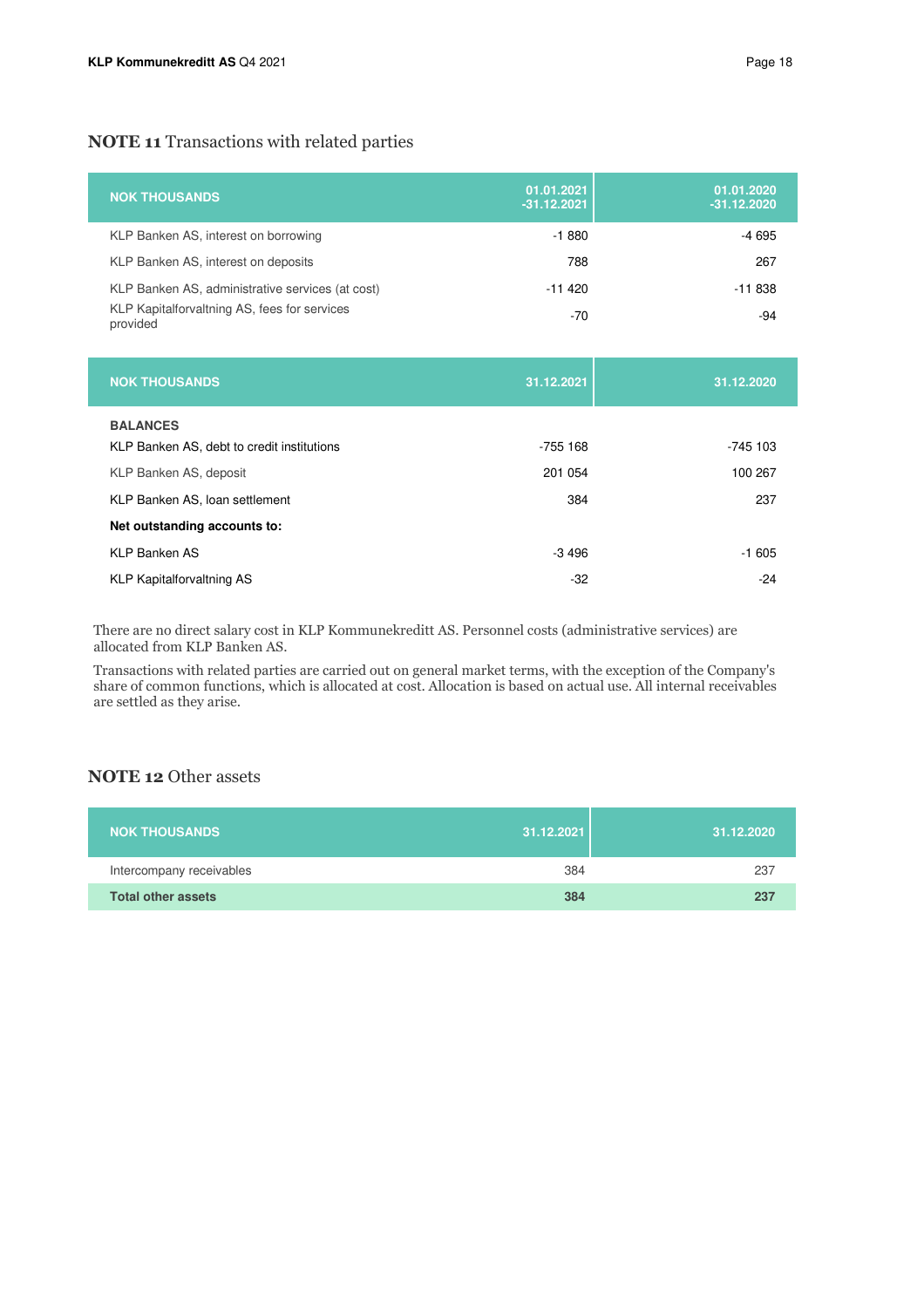# **NOTE 13** Other liabilities and provision for accrued costs

| <b>NOK THOUSANDS</b>                       | 31.12.2021 | 31.12.2020 |
|--------------------------------------------|------------|------------|
| Creditors                                  | 0          | 101        |
| Intercompany payables                      | 3 5 28     | 1629       |
| Other liabilities                          | 25 4 06    |            |
| <b>Total other liabilities</b>             | 28 9 34    | 1 7 3 1    |
| <b>VAT</b>                                 | 33         | 36         |
| <b>Total accrued costs and liabilities</b> | 33         | 36         |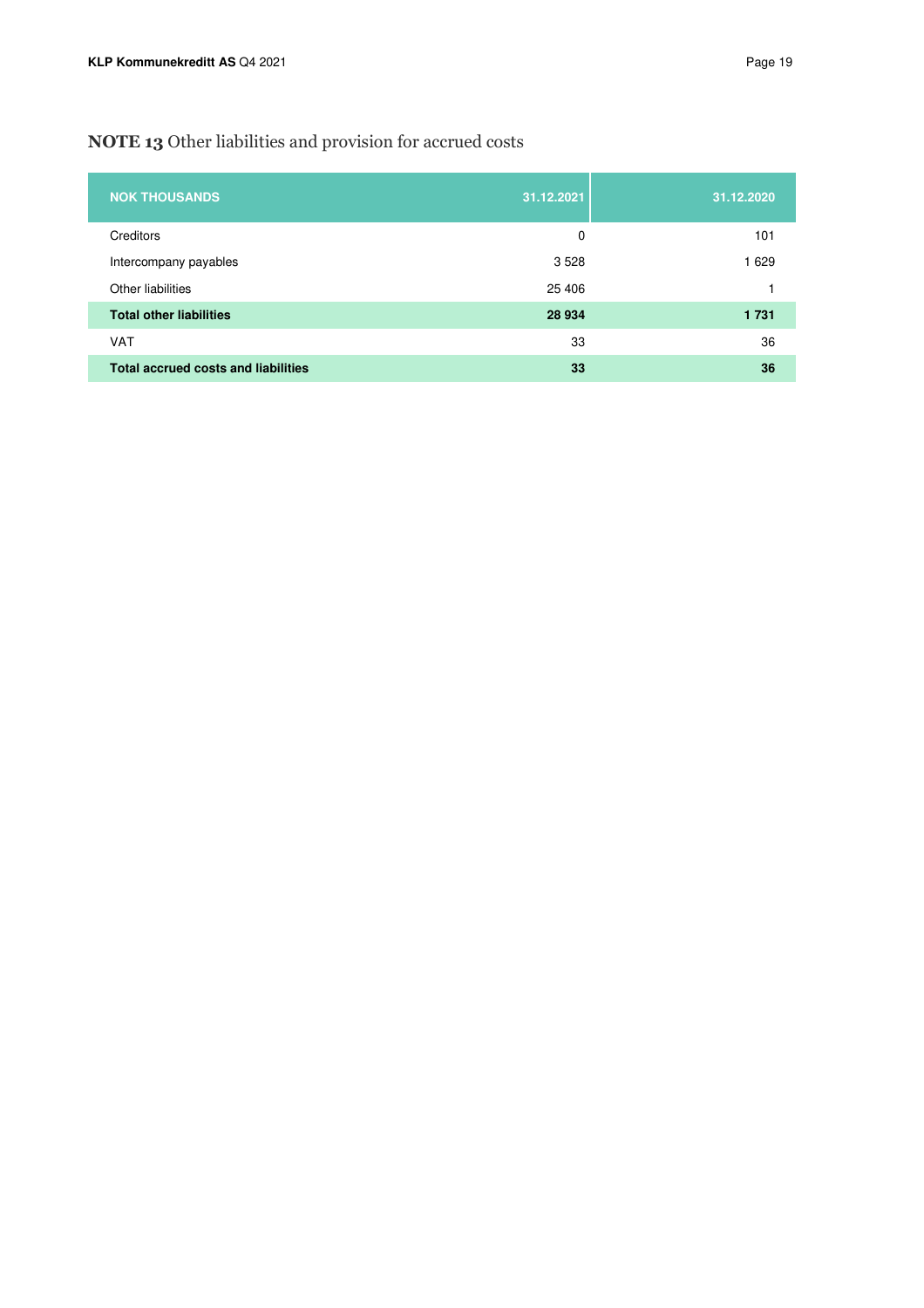# **NOTE 14** Capital adequacy

| <b>NOK THOUSANDS</b>                                    | 31.12.2021   | 31.12.2020  |
|---------------------------------------------------------|--------------|-------------|
| Share capital and share premium fund                    | 675 000      | 675 000     |
| Other owners' equity                                    | 85 727       | 69 697      |
| <b>Total owners' equity</b>                             | 760 727      | 744 697     |
| Adjustments due to requirements for proper<br>valuation | $-1667$      | $-864$      |
| Core capital/Tier 1 capital                             | 759 060      | 743 833     |
| Supplementary capital/Tier 2 capital                    | $\mathbf 0$  | $\mathbf 0$ |
| Supplementary capital/Tier 2 capital                    | $\mathbf{0}$ | $\bf{0}$    |
| Total eligible own funds (Tier 1 and Tier 2 capital)    | 759 060      | 743 833     |
| Capital requirement                                     | 317996       | 306 180     |
| Surplus of own funds (Tier 1 and Tier 2 capital)        | 441 064      | 437 655     |
| <b>ESTIMATE BASIS CREDIT RISK:</b>                      |              |             |
| Institutions                                            | 122 921      | 97979       |
| Local and regional authorities                          | 3 628 147    | 3 559 832   |
| Covered bonds                                           | 130 277      | 58 636      |
| <b>Calculation basis credit risk</b>                    | 3 881 345    | 3716447     |
| Credit risk                                             | 310 508      | 297 316     |
| Operating risk                                          | 6826         | 8755        |
| Credit valuation adjustment                             | 663          | 110         |
| <b>Total capital requirement assets</b>                 | 317996       | 306 180     |
| Core capital adequacy ratio                             | 19.1%        | 19.4%       |
| Supplementary capital ratio                             | 0.0%         | 0.0%        |
| Capital adequacy ratio                                  | 19.1%        | 19.4 %      |
| Leverage ratio                                          | 3.8%         | 3.9%        |

| <b>CAPITAL REQUIREMENT PER 31.12.2021</b> | Core capital/<br><b>Tier 1 capital</b> | <b>Supplementary</b><br>capital/Tier 2<br>capital | <b>Own funds</b> |
|-------------------------------------------|----------------------------------------|---------------------------------------------------|------------------|
| Minimum requirement excl. buffers         | 4.5%                                   | 3.5%                                              | 8.0%             |
| Protective buffer                         | 2.5%                                   | $0.0\%$                                           | 2.5%             |
| Systemic risk buffer                      | 3.0%                                   | 0.0%                                              | 3.0%             |
| Counter-cyclical capital buffer           | 1.0%                                   | 0.0%                                              | 1.0%             |
| Current capital requirement incl. buffers | 11.0 $%$                               | 3.5%                                              | 14.5%            |
|                                           |                                        |                                                   |                  |
| Capital requirement leverage ratio        | 3.0%                                   | 0.0%                                              | 3.0%             |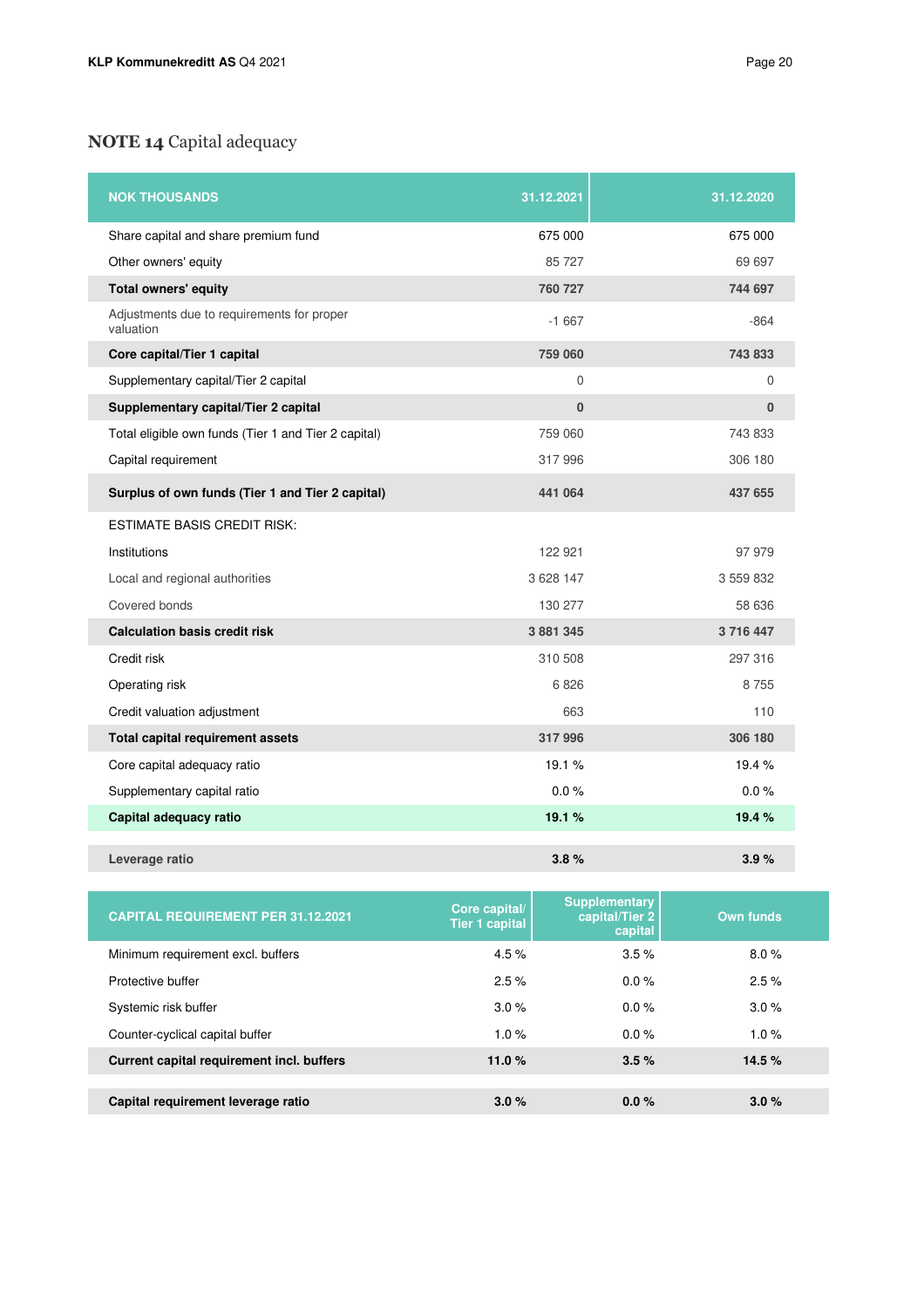# **NOTE 15** Fixed-income securities

| <b>NOK THOUSANDS</b>                 | 31.12.2021                 |                        | 31.12.2020                 |                        |  |
|--------------------------------------|----------------------------|------------------------|----------------------------|------------------------|--|
|                                      | <b>Acquisition</b><br>cost | <b>Market</b><br>value | <b>Acquisition</b><br>cost | <b>Market</b><br>value |  |
| Certificates                         | 143 582                    | 143 783                | 276 564                    | 277 494                |  |
| <b>Bonds</b>                         | 1 523 965                  | 1 522 915              | 584 494                    | 586 358                |  |
| <b>Total fixed-income securities</b> | 1 667 547                  | 1666698                | 861 058                    | 863 851                |  |

Fixed income securities are brought to account at market value, including accrued but not due interests.

# **NOTE 16** Contingent liabilites

| <b>NOK THOUSANDS</b>                | 31.12.2021 | 31.12.2020 |
|-------------------------------------|------------|------------|
| Loan commitment                     | 64 650     | 4 6 5 0    |
| <b>Total contingent liabilities</b> | 64 650     | 4650       |

### **NOTE 17** Net gain/(loss) on financial instruments

| <b>NOK THOUSANDS</b>                                                                 | Q <sub>4</sub><br>2021 | Q <sub>4</sub><br>2020 | 01.01.2021<br>$-31.12.2021$ | 01.01.2020<br>$-31.12.2020$ |
|--------------------------------------------------------------------------------------|------------------------|------------------------|-----------------------------|-----------------------------|
| Net gain/(loss) on fixed-income securities                                           | -2 962                 | $-384$                 | $-4179$                     | -83                         |
| Net gain/(loss) financial derivatives and realized<br>amortization linked to lending | 0                      | -41                    | 0                           | 0                           |
| Net gain/(loss) financial derivatives and realized<br>repurchase of own debt         | 514                    | $-1214$                | $-23256$                    | -19 081                     |
| Total net gain/(loss) on financial instruments                                       | -2448                  | $-1639$                | $-27435$                    | -19 164                     |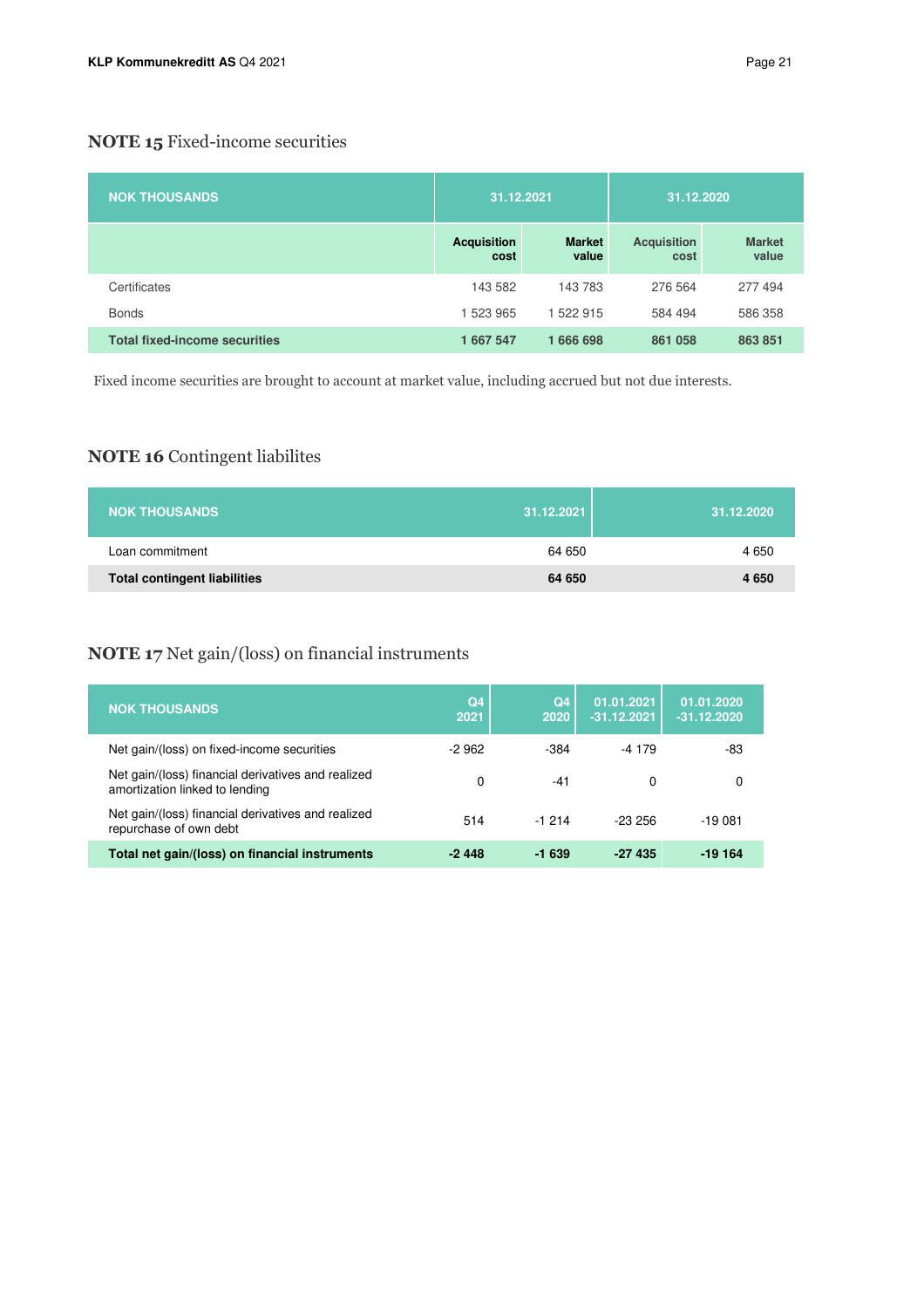### **NOTE 18** Loan loss provision

Changes in provisions for expected losses in fourth quarter 2021 are related to changes in lending volume. No other changes have been made to the assumptions or input to the model for calculating loss provisions in the fourth quarter of 2021.

Refer to Note 16 and Note 2 in the annual report for more details of the model.

| <b>NOK THOUSANDS</b>                                                    | 12-month ECL<br>stage 1 | <b>Lifetime ECL</b><br>not credit<br>impaired<br>stage 2 | <b>Lifetime ECL</b><br>credit impaired<br>stage 3 | <b>Total</b> |  |  |  |
|-------------------------------------------------------------------------|-------------------------|----------------------------------------------------------|---------------------------------------------------|--------------|--|--|--|
| <b>EXPECTED CREDIT LOSS (ECL) - LOANS TO CUSTOMERS - PUBLIC LENDING</b> |                         |                                                          |                                                   |              |  |  |  |
| Opening balance ECL 01.01.2021                                          | 173                     | $\overline{0}$                                           | $\Omega$                                          | 173          |  |  |  |
| Transfers to stage 1                                                    | $\Omega$                | $\Omega$                                                 | 0                                                 | $\Omega$     |  |  |  |
| Transfers to stage 2                                                    | $\Omega$                | $\Omega$                                                 | 0                                                 | $\Omega$     |  |  |  |
| Transfers to stage 3                                                    | $\Omega$                | $\Omega$                                                 | U                                                 | $\Omega$     |  |  |  |
| Net changes                                                             | $-9$                    | $\Omega$                                                 | $\Omega$                                          | $-9$         |  |  |  |
| New losses                                                              | 26                      | $\Omega$                                                 | $\Omega$                                          | 26           |  |  |  |
| Write-offs                                                              | $-15$                   | 0                                                        | 0                                                 | $-15$        |  |  |  |
| Closing balance ECL 31.12.2021                                          | 176                     | $\mathbf{0}$                                             | $\bf{0}$                                          | 176          |  |  |  |
| Changes (01.01.2021-31.12.2021)                                         | 3                       | $\Omega$                                                 | $\Omega$                                          | 3            |  |  |  |

| <b>NOK THOUSANDS</b>                                                                                      | <b>12-month ECL</b><br>stage 1 | <b>Lifetime ECL</b><br>not credit<br>impaired<br>stage 2 | <b>Lifetime ECL</b><br>credit impaired<br>stage 3 | <b>Total</b> |
|-----------------------------------------------------------------------------------------------------------|--------------------------------|----------------------------------------------------------|---------------------------------------------------|--------------|
| VALUE OF LENDING AND RECEIVABLES FOR CUSTOMERS RECOGNISED IN THE BALANCE SHEET - PUBLIC<br><b>LENDING</b> |                                |                                                          |                                                   |              |
| Lending 01.01.2021                                                                                        | 17 592 253                     | $\Omega$                                                 | $\Omega$                                          | 17 592 253   |
| Transfers to stage 1                                                                                      | $\Omega$                       | 0                                                        | $\mathbf 0$                                       | 0            |
| Transfers to stage 2                                                                                      | $\Omega$                       | 0                                                        | $\Omega$                                          | $\Omega$     |
| Transfers to stage 3                                                                                      | $\Omega$                       | $\Omega$                                                 | $\Omega$                                          | $\Omega$     |
| Net changes                                                                                               | $-853994$                      | $\Omega$                                                 | $\Omega$                                          | -853 994     |
| New lending                                                                                               | 2 624 925                      | $\Omega$                                                 | $\Omega$                                          | 2624925      |
| Write-offs                                                                                                | $-1487251$                     | $\Omega$                                                 | $\Omega$                                          | $-1487251$   |
| Lending 31.12.2021                                                                                        | 17 875 934                     | $\bf{0}$                                                 | $\bf{0}$                                          | 17 875 934   |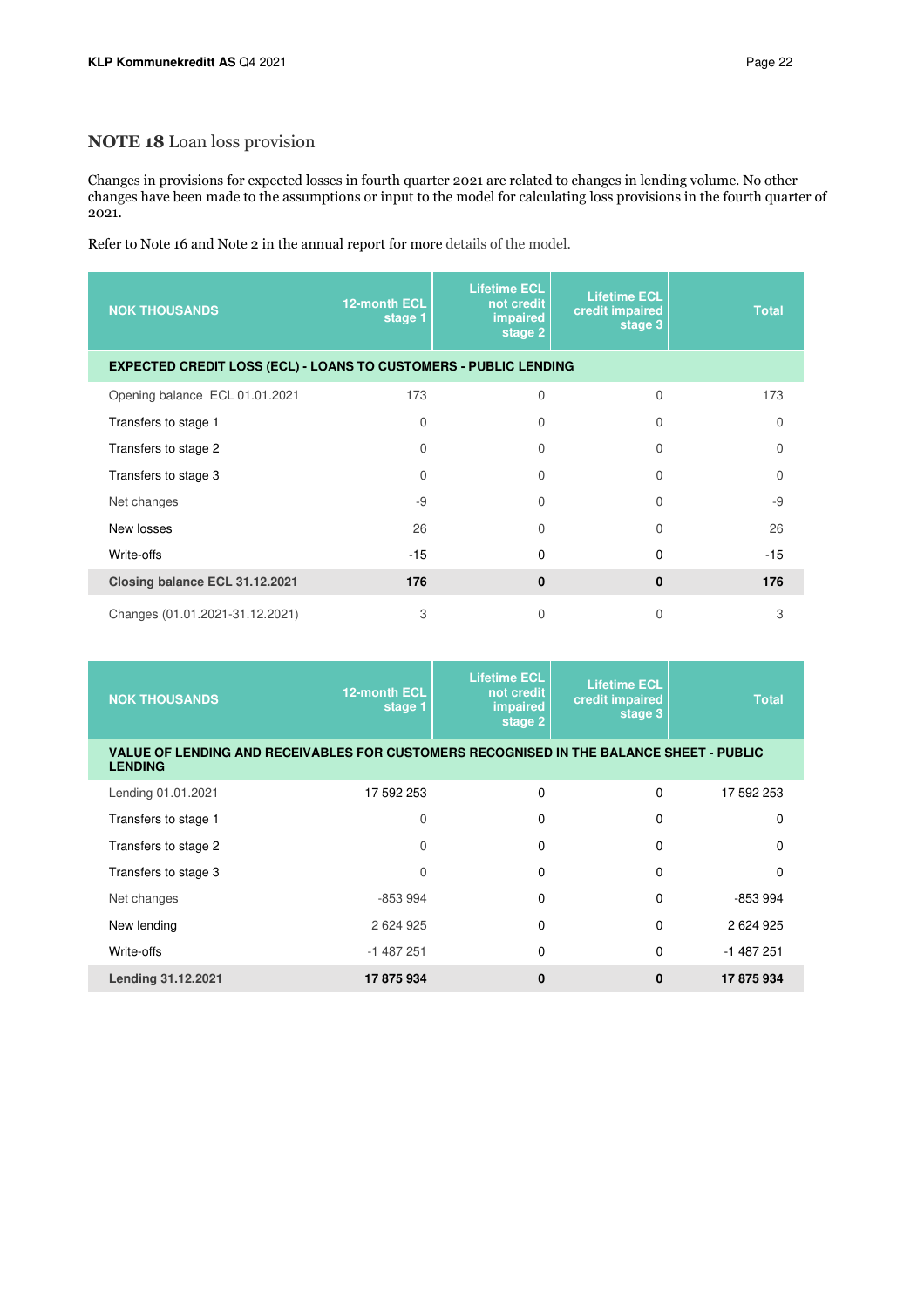# Quarterly earnings trend

| <b>NOK MILLIONS</b>                            | Q <sub>4</sub><br>2021 | Q3<br>2021 | Q <sub>2</sub><br>2021 | Q1<br>2021 | Q <sub>4</sub><br>2020 |
|------------------------------------------------|------------------------|------------|------------------------|------------|------------------------|
| Interest income                                | 76.2                   | 63.3       | 68.4                   | 68.2       | 75.1                   |
| Interest expense                               | $-57.5$                | $-47.1$    | $-50.0$                | $-55.5$    | $-60.1$                |
| Net interest income                            | 18.7                   | 16.1       | 18.4                   | 12.7       | 15.1                   |
| Net gain/(loss) financial instruments          | $-2.4$                 | $-2.9$     | $-19.1$                | $-3.1$     | $-1.6$                 |
| Total net gain/(loss) on financial instruments | $-2.4$                 | $-2.9$     | $-19.1$                | $-3.1$     | $-1.6$                 |
| Other operating expenses                       | $-5.1$                 | $-4.9$     | $-4.1$                 | $-3.9$     | $-6.5$                 |
| <b>Total operating expenses</b>                | $-5.1$                 | $-4.9$     | $-4.1$                 | $-3.9$     | $-6.5$                 |
|                                                |                        |            |                        |            |                        |
| Operating profit/loss before tax               | 11.2                   | 8.4        | $-4.7$                 | 5.7        | 6.9                    |
| Tax ordinary income                            | $-2.5$                 | $-1.9$     | 1.0                    | 4.2        | $-1.5$                 |
| Profit for the period                          | 8.7                    | 6.6        | $-3.7$                 | 9.9        | 5.4                    |

# Key figures - accumulated

| <b>NOK MILLIONS</b>                                 | Q <sub>4</sub><br>2021 | Q3<br>2021 | Q <sub>2</sub><br>2021 | Q <sub>1</sub><br>2021 | Q <sub>4</sub><br>2020 |
|-----------------------------------------------------|------------------------|------------|------------------------|------------------------|------------------------|
| Pre-tax income                                      | 20.6                   | 9.4        | 0.9                    | 5.7                    | 34.7                   |
| Net interest income                                 | 66.0                   | 47.2       | 31.1                   | 12.7                   | 72.4                   |
| Other operating income                              | 0.0                    | 0.0        | 0.0                    | 0.0                    | 0.0                    |
| Other operating cost                                | $-18.0$                | $-12.9$    | $-8.0$                 | $-3.9$                 | $-18.5$                |
| Net gain/(loss) financial instruments               | $-27.4$                | $-25.0$    | $-22.1$                | $-3.1$                 | $-19.2$                |
| Lending with public sector guarantee                | 17 844.4               | 16 842.2   | 16 752.1               | 16 734.4               | 17 654.3               |
| Non-performing loans                                | 0.0                    | 0.0        | 0.0                    | 0.0                    | 0.0                    |
| Total liabilities created on issuance of securities | 18 563.1               | 17 029.7   | 17 684.5               | 17 202.7               | 17 429.7               |
| Other borrowing                                     | 755.2                  | 1 005.1    | 255.0                  | 255.0                  | 745.1                  |
| <b>Total assets</b>                                 | 20 125.7               | 18 849.6   | 18 878.4               | 18 284.4               | 19 008.1               |
| Average total assets                                | 19 566.9               | 18 928.8   | 18 878.4               | 18 646.2               | 18 778.7               |
| Equity                                              | 760.7                  | 752.0      | 745.4                  | 749.1                  | 744.7                  |
| Interest net                                        | 0.34 %                 | 0.25%      | 0.16%                  | 0.07%                  | 0.39%                  |
| Profit/loss from ordinary operation before taxes    | 0.11%                  | 0.05%      | 0.01%                  | 0.03%                  | 0.18%                  |
| Return on equity                                    | 2.76%                  | 1.68%      | 0.25%                  | 3.05%                  | 4.51 %                 |
| Capital adequacy ratio                              | 19.1%                  | 20.1%      | 20.2%                  | 20.3%                  | 19.4 %                 |
| Liquidity coverage ratio (LCR)                      | 2 117 %                | 7 273 %    | 242 522 %              | 6919 %                 | 55 095 %               |